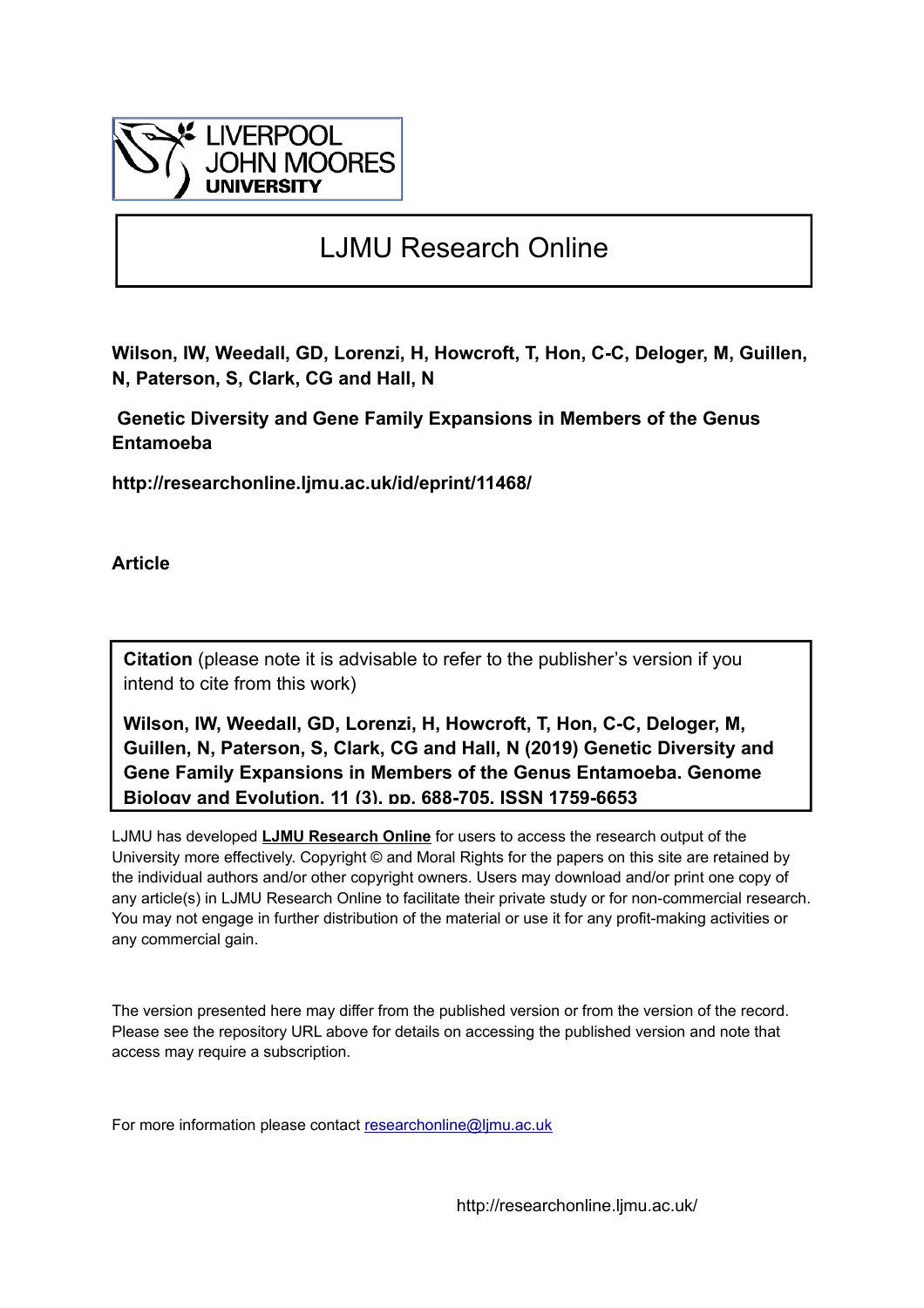# Genetic Diversity and Gene Family Expansions in Members of the Genus Entamoeba

lan W. Wilson<sup>1</sup>, Gareth D. Weedall<sup>1,2</sup>, Hernan Lorenzi<sup>3</sup>, Timothy Howcroft<sup>1</sup>, Chung-Chau Hon<sup>4</sup>, Marc Deloger<sup>4</sup>, Nancy Guillén<sup>4</sup>, Steve Paterson<sup>1</sup>, C. Graham Clark<sup>5</sup>, and Neil Hall<sup>6,7,</sup>\*

<sup>1</sup>Institute of Integrative Biology, University of Liverpool, United Kingdom

<sup>2</sup>School of Natural Sciences and Psychology, Liverpool John Moores University, United Kingdom

<sup>3</sup>J. Craig Venter Institute, Rockville, Maryland

<sup>4</sup>Unité Biologie Cellulaire du Parasitisme, Institut Pasteur, Paris, France

5 London School of Hygiene & Tropical Medicine, Faculty of Infectious and Tropical Diseases, London, United Kingdom

6 Earlham Institute, Norwich Research Park, Norwich, United Kingdom

<sup>7</sup>School of Biological Sciences, University of East Anglia, Norwich Research Park, Norwich, NR4 7TJ United Kingdom

\*Corresponding author: E-mail: neil.hall@earlham.ac.uk.

Accepted: January 18, 2019

Data deposition: GenBank assembly accession: GCA\_002914575.1: BioSample: SAMN07660612: BioProject: PRJNA407662: WGS Project: NWBR01 (GenBank: NWBR00000000.1).

# Abstract

Amoebiasis is the third-most common cause of mortality worldwide from a parasitic disease. Although the primary etiological agent of amoebiasis is the obligate human parasite Entamoeba histolytica, other members of the genus Entamoeba can infect humans and may be pathogenic. Here, we present the first annotated reference genome for *Entamoeba moshkovskii*, a species that has been associated with human infections, and compare the genomes of E. moshkovskii, E. histolytica, the human commensal Entamoeba dispar, and the nonhuman pathogen *Entamoeba invadens*. Gene clustering and phylogenetic analyses show differences in expansion and contraction of families of proteins associated with host or bacterial interactions. They intimate the importance to parasitic Entamoeba species of surface-bound proteins involved in adhesion to extracellular membranes, such as the Gal/GalNAc lectin and members of the BspA and Ariel1 families. Furthermore, E. dispar is the only one of the four species to lack a functional copy of the key virulence factor cysteine protease CP-A5, whereas the gene's presence in  $E$ . moshkovskii is consistent with the species' potentially pathogenic nature. Entamoeba moshkovskii was found to be more diverse than E. histolytica across all sequence classes. The former is  $\sim$ 200 times more diverse than latter, with the four *E. moshkovskii* strains tested having a most recent common ancestor nearly 500 times more ancient than the tested E. histolytica strains. A four-haplotype test indicates that these E. moshkovskii strains are not the same species and should be regarded as a species complex.

Key words: Entamoeba, gene family, genome diversity, species complex.

#### Introduction

Amoebiasis affects up to 50 million people annually, resulting in up to 100,000 deaths [\(Walsh 1986\)](#page-18-0). The etiological agent of amoebiasis in humans is the obligate human parasite Entamoeba histolytica, which is transmitted between hosts by a fecal–oral route. The outcome of infection ranges from asymptomatic carriage (in the majority of cases) to dysentery, characterized by bloody stools and, in some cases where parasites escape the gut, abscesses in the liver and other organs

that are fatal if untreated. Amoebiasis is particularly prevalent in areas of poor sanitation, and people living in these conditions are the most commonly affected. Outside of these settings, risk groups are travelers returning from endemic regions, people who engage in risky sexual practices [\(Stark](#page-17-0) [et al. 2007, 2008\)](#page-17-0) and institutionalized populations ([Rivera](#page-17-0) [et al. 2006;](#page-17-0) [Nishise et al. 2010\)](#page-17-0).

The low proportion of infections that result in invasive amoebiasis remains unexplained. Our understanding of the

<sup>©</sup> The Author(s) 2019. Published by Oxford University Press on behalf of the Society for Molecular Biology and Evolution. This is an Open Access article distributed under the terms of the Creative Commons Attribution License ([http://creativecommons.org/licenses/by/4.0/\)](http://creativecommons.org/licenses/by/4.0/), which permits unrestricted reuse, distribution, and reproduction in any medium, provided the original work is properly cited.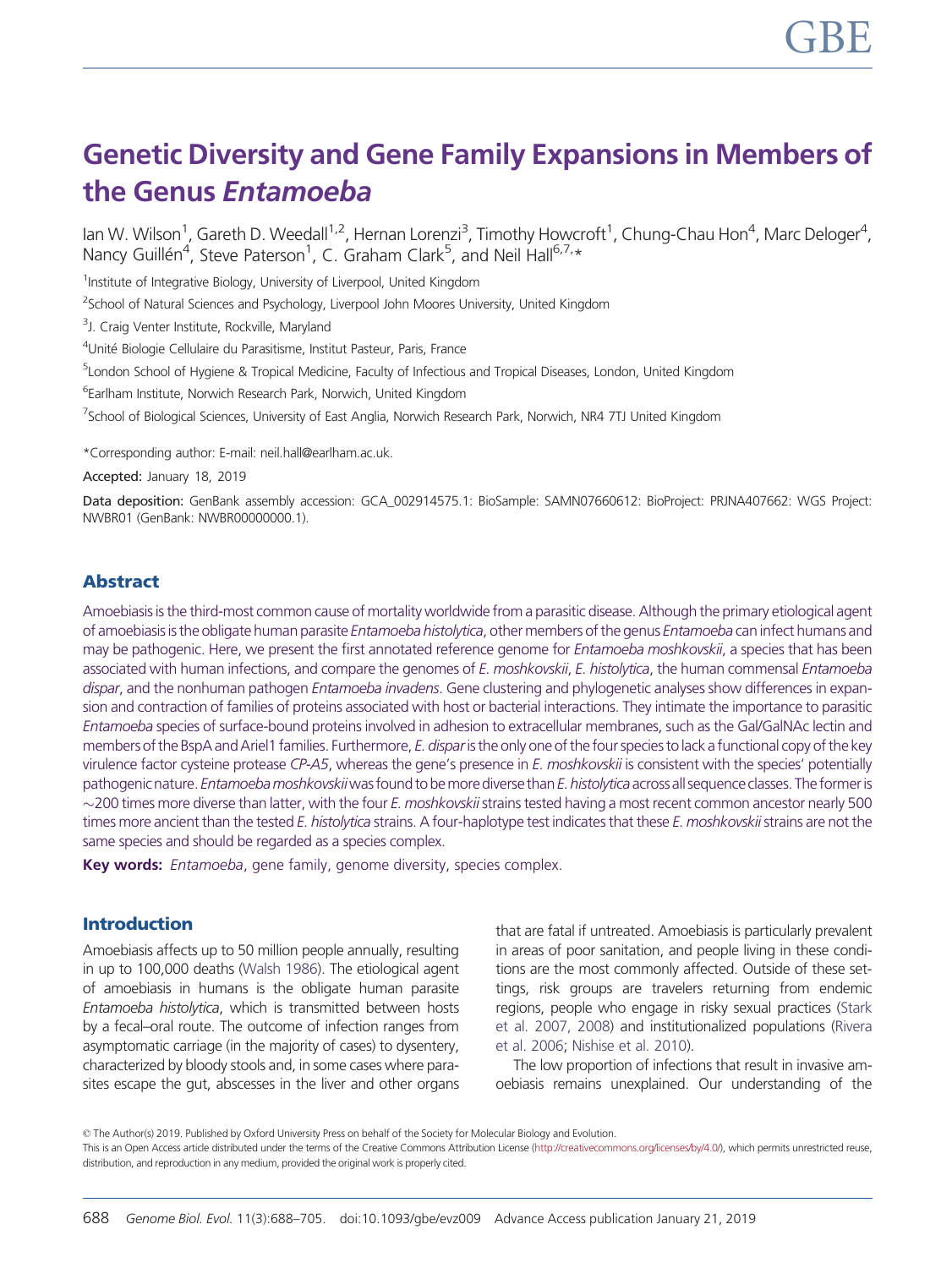epidemiology of the disease was complicated, in part, by the existence of a second, noninvasive, member of the genus Entamoeba—Entamoeba dispar [\(Diamond and Clark 1993](#page-16-0)). Morphologically identical to E. histolytica and closely related, E. dispar is infective to humans but is thought to be avirulent [\(Diamond and Clark 1993;](#page-16-0) [Bansal et al. 2009](#page-15-0)) despite liverderived clinical isolates of E. dispar bringing its avirulence into question [\(Xim](#page-18-0)é[nez et al. 2010\)](#page-18-0). Invasive disease is deleterious to the parasite as trophozoites passing into the blood or tissues will not go on to form cysts and infect new hosts. Therefore, "virulence" should not be selected for and may be considered as a negative interaction for the host and parasite.

The differences in virulence capabilities seen between E. dispar and E. histolytica have been exploited by various groups attempting to determine which proteins may enable virulence capabilities in E. histolytica but not in E. dispar [\(Leitsch et al.](#page-16-0) [2006](#page-16-0); [Davis et al. 2009](#page-16-0)). Two key families, which we investigate here in relation to host–parasite interactions in a greater number of Entamoeba species, are the cysteine proteases and the Gal/GalNAc lectin proteins.

To invade the intestinal epithelium, trophozoites must first degrade and cross the mucosal layer that covers and protects it. The cysteine proteases are a group of at least 50 endopeptidases, 36 of which form three major clades—"A," "B," and "C" ([Clark et al. 2007](#page-16-0); [Casados-V](#page-16-0)ázquez et al. 2011). Although, collectively, the cysteine proteases are regarded as virulence factors, evidence suggests that  $\sim$ 90% of *E. his*tolytica's cysteine protease-derived proteolytic activity is provided by just three proteins—EhCP-A1, EhCP-A2, and EhCP-A5 ([Stanley et al. 1995;](#page-17-0) [Bruchhaus et al. 1996;](#page-16-0) [Ankri](#page-15-0) [et al. 1999](#page-15-0); [Mel](#page-17-0)é[ndez-L](#page-17-0)ó[pez et al. 2007](#page-17-0)). EhCP-A5 is of particular interest as no functional ortholog exists in the nonpathogenic E. dispar ([Jacobs et al. 1998](#page-16-0)) and expression of the protein is thought to be necessary for E. histolytica to invade the human intestinal mucosa [\(Thibeaux et al. 2014\)](#page-18-0). In concert with amoebic glycosidases, an undefined number of cysteine proteases degrade the MUC2 polymers that constitute much of the mucosal layer ([Moncada et al. 2003, 2005](#page-17-0)). Trophozoites employ surface-bound proteins to bind to host mucins as a natural part of a commensal lifecycle and, once they have degraded the mucosal layer, epithelial cells. One such protein is the Gal/GalNAc lectin, a heterodimer comprising a 170-kDa heavy subunit and a 35-kDa light subunit, associated with a 150-kDa intermediate subunit [\(Petri et al.](#page-17-0) [2002](#page-17-0)). The lectin binds to galactose and N-acetyl-p-galactosamine on host cell membranes. Without it, E. histolytica's ability to adhere to host cells is significantly diminished, as is its cytotoxic impact upon the host cells, leading to the understanding that the cytokine cascade induced by E. histolytica that ultimately leads to the degradation of host cells is contact-dependent [\(Li et al. 1988](#page-16-0), [1989](#page-17-0); [Ravdin et al. 1980,](#page-17-0) [1989](#page-17-0); [Stanley 2003\)](#page-17-0). However, despite the wealth of knowledge that exists regarding gene families potentially responsible for causing invasive amoebiasis such as the cysteine

proteases and Gal/GalNAc lectins, much uncertainty remains regarding which of these families play essential roles and what key differences exist between those species and strains capable of causing pathology and those that cannot.

A more distantly related species, Entamoeba moshkovskii, was originally thought to be free-living and therefore nonpathogenic [\(Tshalaia 1941](#page-18-0); [Neal 1953;](#page-17-0) [Clark and Diamond](#page-16-0) [1997\)](#page-16-0). However, as with E. dispar, human-derived clinical isolates ([Clark and Diamond 1991\)](#page-16-0) and cases of diarrhea di-rectly associated with E. moshkovskii infection [\(Fotedar et al.](#page-16-0) [2008;](#page-16-0) [Shimokawa et al. 2012](#page-17-0)) have challenged this assumption. As such, the ability of E. moshkovskii to cause invasive amoebiasis is of increasing interest, with multiple studies presenting further evidence that *E. moshkovskii* is humaninfective and potentially pathogenic [\(Hamzah et al. 2006](#page-16-0); [Khairnar and Parija 2007;](#page-16-0) [Ayed et al. 2008](#page-15-0); [ElBakri et al.](#page-16-0) [2013;](#page-16-0) [Lau et al. 2013\)](#page-16-0).

Despite its evolutionary distance from E. histolytica, E. dis-par, and E. moshkovskii [\(Stensvold et al. 2011](#page-17-0)), the reptileinfective Entamoeba invadens is also known to be pathogenic and can cause fatal disease in a wide range of reptiles [\(Meerovitch 1958](#page-17-0); [Kojimoto et al. 2001](#page-16-0); [Chia et al. 2009\)](#page-16-0). This species is also of interest for research into lifecycle development because it is the only member of the genus for which encystation can be successfully induced in vitro in axenic cul-ture, using various methods [\(V](#page-18-0)á[zquezdelara-Cisneros and](#page-18-0) [Arroyo-Begovich 1984;](#page-18-0) [Avron et al. 1986](#page-15-0); [Garc](#page-16-0)ía-Zapién [et al. 1995\)](#page-16-0). Through genome sequencing, it was found that E. invadens has an average sequence identity with E. histolytica of 60% [\(Wang et al. 2003;](#page-18-0) [Ehrenkaufer 2013](#page-16-0)).

Several reports, focusing on single nucleotide polymorphisms (SNPs), have found evidence to support the theory of limited genetic diversity among E. histolytica strains [\(Beck et al. 2002;](#page-15-0) [Bhattacharya et al. 2005;](#page-15-0) [Weedall](#page-18-0) [et al. 2012\)](#page-18-0). Initially, this was thought to indicate a clonal species; however, evidence of meiotic recombination has been discovered, suggesting that E. histolytica actually reproduces sexually [\(Weedall et al. 2012](#page-18-0)). There is a relative paucity of studies into diversity in other members of the genus Entamoeba. In the case of E. moshkovskii, this is because, until now, there was no reference genome with which to compare different strains. In spite of this, there is support for the theory that E. moshkovskii is, in fact, highly variable and may be a species complex, rather than an individual species [\(Clark and](#page-16-0) [Diamond 1997](#page-16-0); [Jacob et al. 2016](#page-16-0)). If we are able to more accurately identify which isolates are capable of infecting humans or causing disease, it may afford us a greater understanding of the genetic and molecular mechanisms behind these traits.

Here, we present the first annotated genome for E. moshkovskii. We have compared this with the sequenced genomes of other members of the genus Entamoeba, offering greater insight into the evolution of gene families involved in host– parasite interactions. We focus particularly on the evolution of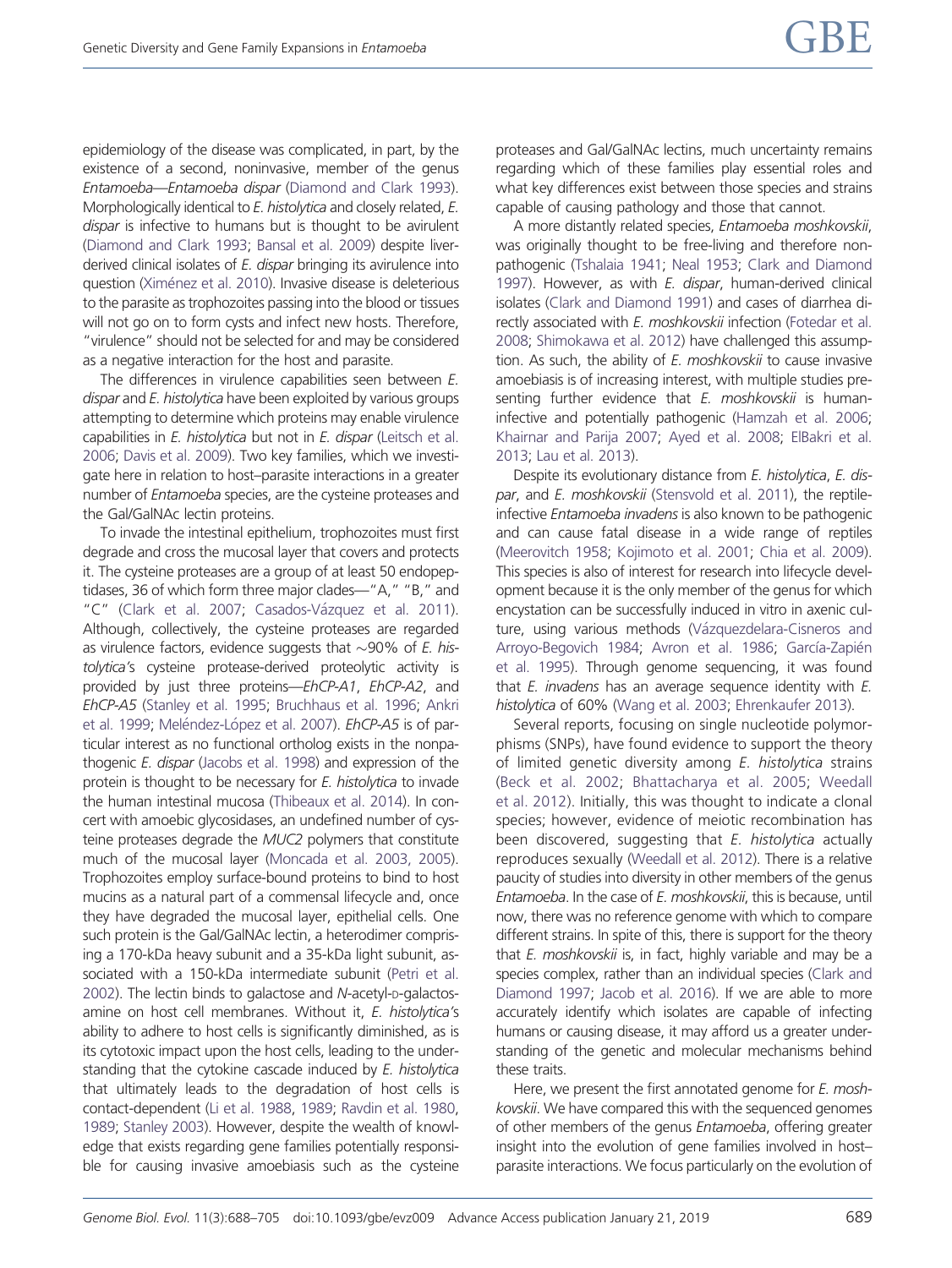the cysteine proteases and Gal/GalNAc lectins. We observe that the expansion and contraction of these gene families appears to reflect their rapid evolution and the different host ranges of the various species. We also analyze divergence between the genomes in order to gain evidence of selective pressures acting upon genes within them. We have identified genes under diversifying selective pressures within each species, indicating sequences that are important for survival in the host. Finally, we compare genome-wide diversity levels between and within E. histolytica and E. moshkovskii. Comparisons of variability between the species and different sequence classes are also made, particularly with a view to establishing the variability of the E. moshkovskij genome and whether or not it exists as a species complex ([Clark and](#page-16-0) [Diamond 1991](#page-16-0), [1997;](#page-16-0) [Heredia et al. 2012](#page-16-0)).

## Materials and Methods

#### Whole-Genome Sequencing of E. moshkovskii Strains

Previously described E. moshkovskii strains Laredo (ATCC 30042) and FIC (ATCC 30041) are compared alongside two other strains described here for the first time—"15114" and "Snake." Strain 15114 was received in London from Dr Rashidul Haque (ICDDR, B, Bangladesh), via Dr Bill Petri (UVA), in October 1999 as E. histolytica, but was identified as E. moshkovskii in August 2000. Strain Snake was received in London from Prof. Jaroslav Kulda (Charles University, Prague, where it had been kept for over 50 years and was thought to be E. invadens) in April 2008. Both were adapted to grow axenically by standard methods.

Axenic cultures of E. moshkovskii strains Laredo, FIC, 15114, and Snake were grown and maintained in LYI-S-2 media (liver extract, yeast extract, iron, and serum) with 15% adult bovine serum [\(Clark and Diamond 2002](#page-16-0)). To culture high cell counts, strains were incubated at room temperature, in darkness, for 7 days. Once at a high density, the cells were centrifuged, washed twice in phosphate-buffered saline solution and lysed with QIAGEN cell lysis buffer, before an adapted version of the previously described CTAB method [\(Clark and Diamond 1991](#page-16-0)), as employed by [Weedall et al.](#page-18-0) [\(2012\),](#page-18-0) with two rounds of the phenol:chloroform:isoamyl alcohol (25:24:1) extraction, was used. The extracted and purified DNA was suspended in nuclease-free water. For strains FIC, 15114, and Snake, 100-bp libraries were pooled and sequenced using the "TruSeq DNA sample prep low throughput protocol" (Illumina), using the in-line control reagent and gelfree method. Libraries were size selected for total fragment lengths between 400 and 600 bp using a Pippin Prep machine (Sage Science) with a 1.5% agarose gel cassette. A 150-bp paired-end (PE) library was similarly generated for the Laredo strain. Assembly of the resulting reads for each strain, and their subsequent application, is described below in the section entitled "Variant Calling and Analysis in E. histolytica and E. moshkovskii."

Entamoeba moshkovskii Laredo was also sequenced using the 454 method in order to generate a de novo assembly. Two single-end fragment libraries, a 3-kb insert PE library and an 8-kb insert PE library were constructed using the manufacturer's protocols and sequenced using the 454 GS FLX Titanium system (Roche). The Newbler Assembler v2.3 [\(Margulies et al. 2005\)](#page-17-0) was used to carry out a de novo assembly of the total 3,812,076 generated reads  $>150$  bp using default parameters. The resulting scaffolds, and contigs no smaller than 500 bp, were concatenated to produce an unordered draft assembly.

#### Annotation of the E. moshkovskii Laredo Genome

A training set of 197 models, including 57 multiexon models, was manually curated for annotation software AUGUSTUS v2.5.5's training script autoAug ([Stanke and Waack 2003\)](#page-17-0). The set was informed using three data sets. Open reading frames 150 amino acids or greater in length were crossreferenced with "hits" generated by entering a 3.5-Mb section of the assembly into a BlastX search [\(Altschul et al. 1990](#page-15-0)) against the E. histolytica HM-1:IMSS protein set with an exponent value (E-value) threshold of 1e-10. Finally, transcriptomic data generated using a previously published protocol [\(Hon et al. 2013](#page-16-0)) were used, although default cutoff scores were used with HMMSplicer v0.9.5 ([Dimon et al. 2010\)](#page-16-0). AUGUSTUS was then run using default parameters and a set of "hints," consisting of weighted intron positions inferred from the splice junction data (Bonus  $= 10$ , Penalty  $= 0.7$ , unweighted values  $= 1$ ).

Proteins encoded by putative coding sequences (CDSs) in the AUGUSTUS output were entered into a reciprocal BlastP search against the protein set of E. histolytica HM-1:IMSS, using default parameters. Predicted sequences with a reciprocal best hit (RBH) were included in the final annotation set. Those without a definite ortholog were included if their total exon length exceeded 350 bp and if they were attributed an AUGUSTUS confidence score of at least 0.75 or they "hit" an E. histolytica HM-1:IMSS gene in a one-way BlastP search using an E-value threshold of 1e-5.

To add functional annotations to gene models, the E. moshkovskii Laredo protein set was entered into reciprocal BlastP searches against the protein sets of E. histolytica HM-1:IMSS and *E. dispar* SAW760, using default parameters. Where an E. moshkovskii Laredo protein had an RBH against a protein from either of the other species' sets with a minimum bit-score of 10, the gene by which it was encoded was annotated with the same function as its ortholog. CDSs with RBHs in both E. histolytica HM-1:IMSS and E. dispar SAW760 were thus functionally annotated twice.

As a measure of completeness, the annotated protein set, along with the protein sets of E. histolytica HM-1:IMSS, E. dispar SAW760. and E. invadens IP-1, was compared with the Benchmarking Universal Single-Copy Orthologs (BUSCO)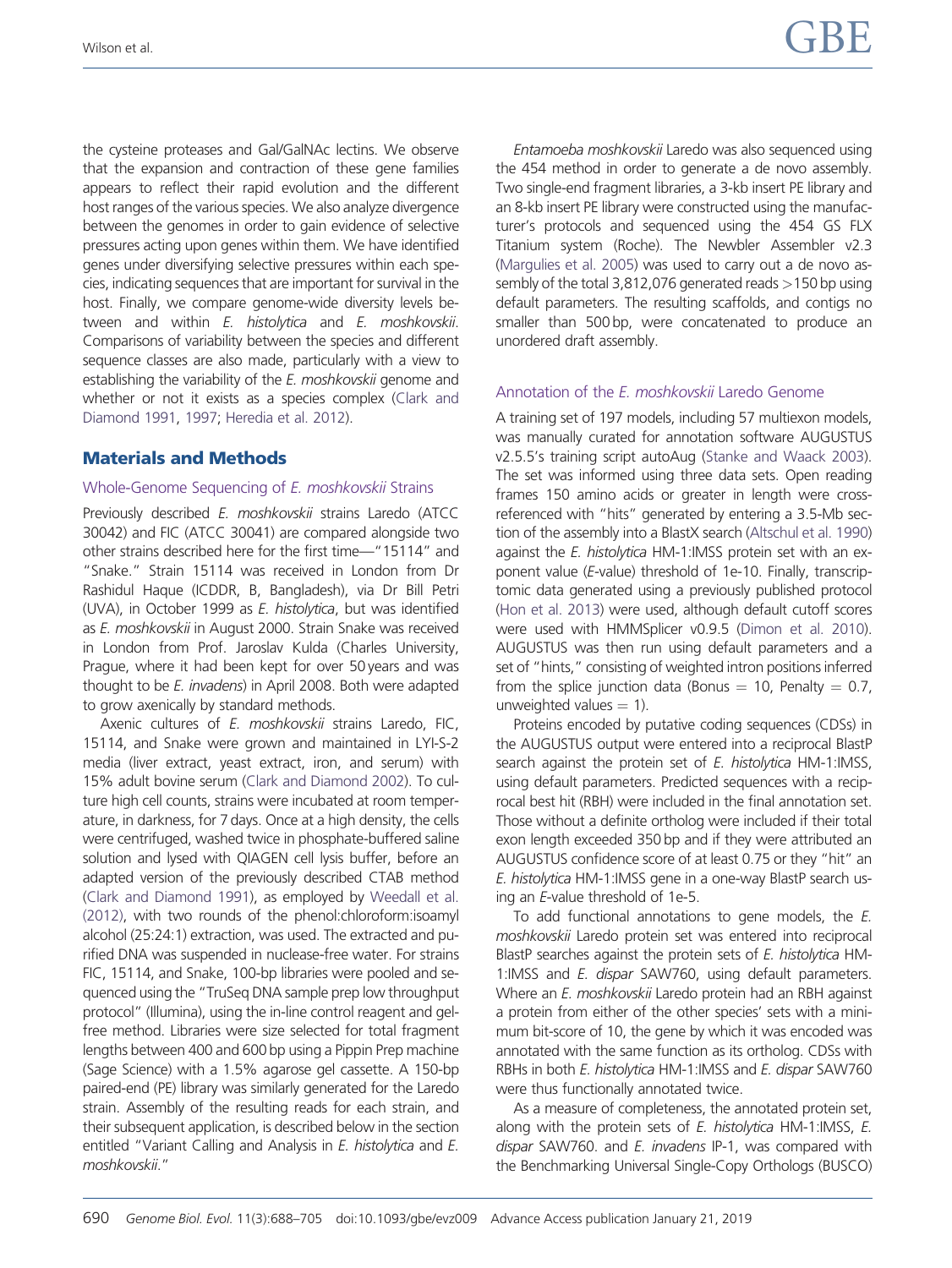v3 Eukaryota obd9 sequence set [\(Sim](#page-17-0)ão et al. 2015) using the BUSCO v3 virtual machine with default settings.

#### Reference Strain Data in Other Species

Genomic, CDS and protein sequences, as well as genomic feature files, for E. histolytica HM-1:IMSS, E. dispar SAW760, and *E. invadens* IP-1 were downloaded from AmoebaDB v2.0 ([Aurrecoechea et al. 2010, 2011](#page-15-0)). Average fold coverage values were acquired from the NCBI Whole Genome Sequence Project pages. The accession numbers for the versions of the three projects used are as follows (with original project accession numbers in parentheses): E. histolytica HM-1:IMSS: AAFB02000000 (AAFB00000000); E. dispar SAW760: AANV02000000 (AANV00000000); and *E. invadens* IP-1: AANW03000000 (AANW00000000).

#### Nonreference Read Data in E. histolytica

Existing sequence data for E. histolytica strains were used [\(Gilchrist et al. 2012;](#page-16-0) [Weedall et al. 2012](#page-18-0)). Strains MS96- 3382 and DS4-868, sequenced using Illumina technology, were downloaded from the European Nucleotide Archive [\(http://www.ebi.ac.uk/ena](http://www.ebi.ac.uk/ena); last accessed February 2015). Their run accession numbers are SRR368631 and SRR369427, respectively. We used our existing SOLiDderived read data for E. histolytica strains Rahman, 2592100, PVB-M08B, PVB-M08F, HK-9, MS27-5030, MS84-1373 and a cell line derived from the reference strain, HM-1:IMSS-A.

#### Defining Orthologs and Gene Families

OrthoMCL v2.0.3 [\(Chen et al. 2006](#page-16-0)) was used to identify gene families with orthologs in E. histolytica HM-1:IMSS, E. dispar SAW760, E. invadens IP-1, and E. moshkovskii Laredo. Default parameters were used, though an E-value threshold of 1e-5 was applied to the All-vs-All BlastP search stage. MySQL served as the relational database. A 50% cutoff value was applied. All proteins from all four species were included in the comparison. MCL was run using a clustering granularity value of 3.0.

#### Identification of Orthologs within Virulence Factor Gene Families

Entamoeba histolytica HM-1:IMSS genes encoding cysteine proteases and Gal/GalNAc lectin subunits were identified using AmoebaDB and NCBI's Gene Database. Corresponding protein sequences were entered into a TBlastN search against the complete gene sets of E. histolytica HM-1:IMSS, E. dispar SAW760, E. invadens IP-1, and E. moshkovskii Laredo to identify orthologs. An E-value threshold of 1e-5 and a limit of 50 hits per search were applied to limit the number of poor quality hits and computational expense incurred in analyzing them.

Where 50% or more of a query sequence's length was cumulatively matched across all hits to a particular reference sequence, that reference sequence and all genes with which OrthoMCL clustered it were added to its respective virulence factor family. Clusters or individual genes present in two families were manually investigated to determine to which family the gene and their cluster should be added. Any identified orthologs lacking functional annotations on AmoebaDB were entered into a BlastP search against the NCBI's nr database, using default parameters, to subjectively identify any highquality hits against a member of the virulence factor family to confirm their annotation. In addition to this, any informative or requisite domains or functions were identified using the InterPro and ProtoNet subsections of UniProt. In groups containing noticeably fewer genes in one species, an E. histolytica HM-1:IMSS gene within the clade, or an  $E$ . dispar SAW760 gene in the absence of an E. histolytica gene, was entered into a TBLASTX search against the genome of the "missing" species, using default parameters. High-quality hits were determined subjectively, using the E-values of known family members. Nonpseudogenous hits were added to their respective virulence factor family.

#### Phylogenetic Analyses of Virulence Factor Families

MUSCLE v3.8.31 [\(Edgar 2004\)](#page-16-0) was used, with default parameters, to align sequences within each family. Bootstrapped maximum likelihood phylograms were generated for each virulence factor family using PHYLIP v3.69 [\(Felsenstein](#page-16-0) [1989\)](#page-16-0). Default parameters were used unless otherwise stated. Seqboot was run to generate 1,000 bootstrap pseudoreplicate alignments. Protdist was then run to generate distance matrices for each bootstrap replicate alignment, using the Jones–Taylor–Thornton matrix as well as the gamma distribution of evolution rates among amino acid positions, and proportion of invariant sites if  $>0$ , as determined using values calculated by MEGA v5.2.1 using default parameters [\(Jones et al. 1992](#page-16-0); [Tamura et al. 2011](#page-18-0)). Fitch estimated phylogenies with the Fitch–Margoliash criterion for the 1,000 randomized data sets before Consense output bootstrapped trees. To apply branch lengths that represent evolutionary distances to the trees, the first two PHYLIP programs described above were run again, using the same parameters, but for one data set rather than 1,000. Bootstrapped trees were input to Fitch with their respective single data set trees, applying branch lengths to the relationships. Statistical comparisons of branch lengths, representative of evolutionary distances between genes, were manually calculated. Mann– Whitney–Wilcoxon tests (with continuity correction) were performed for each data set using alpha values of 0.05.

In the cysteine protease A subfamily, all incomplete CDSs were entered into a BlastN search against their species' complete gene set, with an E-value threshold of 1e-4. Query sequences and sequences hit by them were accepted as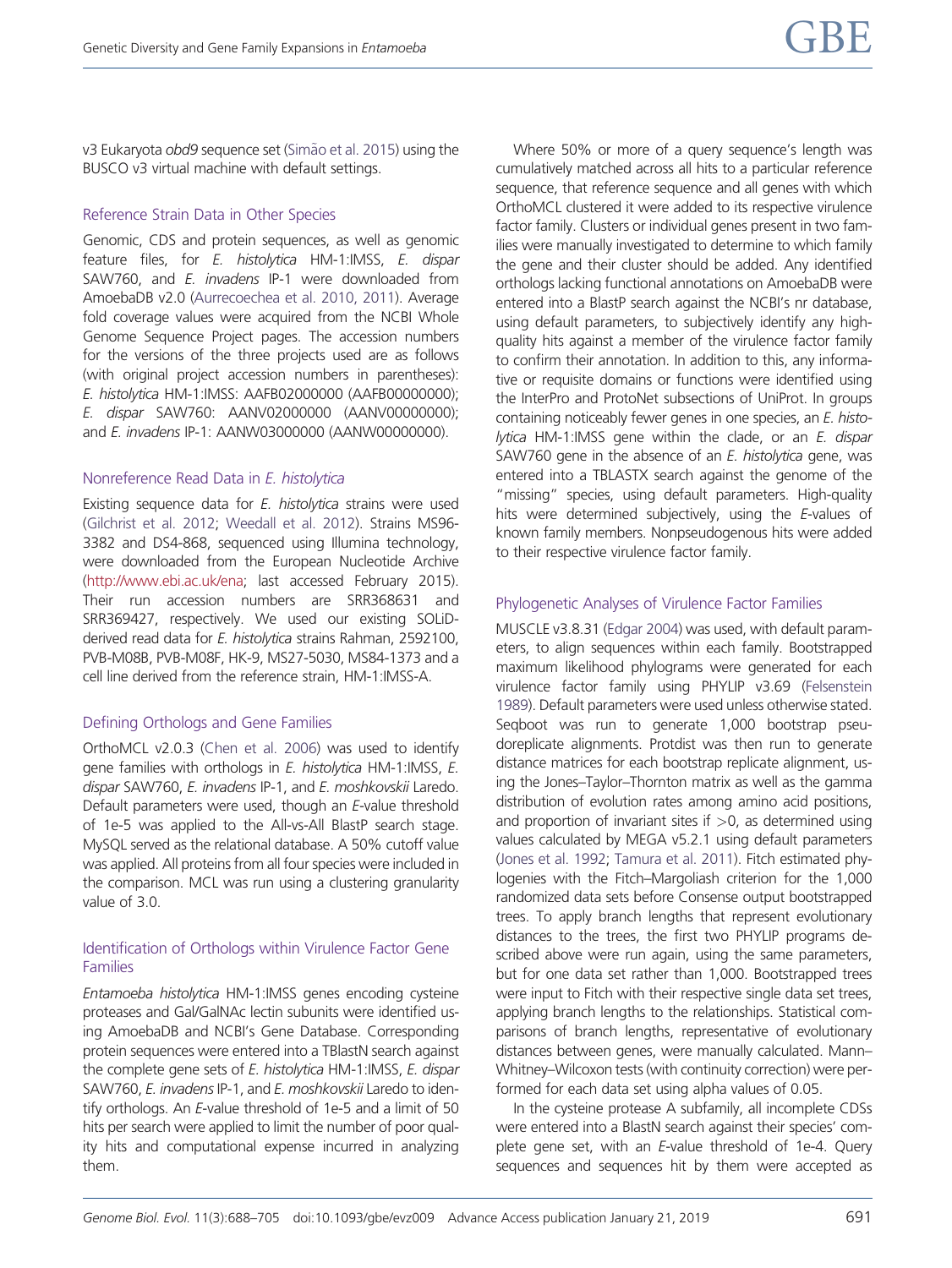members of the family. Phylogenetic trees for such nucleotide sequence sets were generated using a method similar to the one above but implementing PHYLIP's DNAdist as opposed to Protdist and using the F84 distance matrix.

## Variant Calling and Analysis in E. histolytica and E. moshkovskii

Reads from the reference strains (E. moshkovskii Laredo reads sequenced for this project; E. histolytica HM-1:IMSS-A reads downloaded, as described above) were aligned to the existing assembled reference sequences, downloaded from AmoebaDB v2.0 [\(Aurrecoechea et al. 2010, 2011\)](#page-15-0), using the Burrows–Wheeler Aligner (BWA) v0.5.9 [\(Li and Durbin](#page-17-0) [2009](#page-17-0)). Default parameters were applied to the "aln" command except in two cases. Firstly, suboptimal alignments were permitted for reads that could be mapped to multiple sites provided that there were no more than ten equally best potential sites. Secondly, maximum edit distances of 4 and 12 were applied to the SOLiD reads and longer Illumina reads, respectively. The "samse" and "sampe" commands were used to align the SOLiD and Illumina reads, respectively, using default parameters. Unmapped and nonuniquely mapped reads were filtered out.

SNPs in the aligned reference strains' reads were called using the SAMtools v0.1.18 [\(Li et al. 2009](#page-17-0)) mpileup command (default parameters were used apart from forcing the output of per-sample read depths) and bcftools view command (default parameters were used except for setting it to output both bases and variants). High-quality SNPs were defined as those that met the following parameters: Phred quality score  $\geq$  20; read depth  $\geq$  5 and  $\leq$  95th percentile of all depths seen in assembly; and farther than 5 bp from a gap, using a window of 30 bp. High-quality homozygous SNPs were inserted in place of their respective original bases within the original reference sequences. The updated reference sequences were then used in place of the original genomes when reads from nonreference strains were mapped, and SNPs called, using the method outlined above.

Total counts of SNPs per gene, excluding pseudogenes and sequences with an incomplete triplet codon, were calculated per strain, distinguishing between synonymous and nonsynonymous SNPs in coding regions and SNPs in noncoding regions. Programs from the phylogenetic analysis using maximum likelihood (PAML) package v4.5 ([Yang 1997, 2007\)](#page-18-0) were used to calculate pN and pS values for each gene relative to each strain's respective reference strain. A pairwise calculation among all strains within a species would have made the unlikely assumptions that all SNPs were called in each strain and that any base not called as an SNP was definitely the same as in the reference strain. The Probabilistic Alignment Kit (PRANK) v.111130 was run using an empirical codon model with other parameters set to default values, followed by codeml, run using default parameters.

#### TMRCA Analysis

To generate time to most recent common ancestor (TMRCA) values for *E. histolytica* and *E. moshkovskii*, all 4-fold degenerate (4D) sites at which only homozygous SNPs were located, and to which reads were mapped at a depth of  $35\times$  or greater in all strains of each species, were identified and concatenated. This amounted to 339,091 bases in E. histolytica and 641,223 bases in E. moshkovskii. The pairwise SNP rates, calculated as fractions of the total number of concatenated 4D sites in E. histolytica and E. moshkovskii, were used to calculate final "distances", as well as to visualize, for the first time, the phylogenetic relationships between the strains of E. moshkovskii. The generic eukaryotic rate of 2.2 e-9 substitutions per base per annum was considered an acceptable approximation given its use in a similar previous study [\(Kumar and Subramanian 2002;](#page-16-0) [Neafsey et al. 2012\)](#page-17-0).

PHYLIP v3.69 [\(Felsenstein 1989](#page-16-0)) was used to generate neighbor-joining phylograms for nucleotide positions of common 4D sites in E. moshkovskii strains and E. histolytica strains, using the additive tree model. Default parameters were used unless otherwise stated. Seqboot was run with 1,000 bootstrap replicates. DNAdist was then run using the Jukes– Cantor model, which does not take codon position into account [\(Jukes and Cantor 1969\)](#page-16-0). Neighbor was subsequently run for the 1,000 data sets, the output of which was processed by Consense. To apply branch lengths that represented evolutionary distances to trees, a distance matrix, consisting of differences between pairs of strains per 4D site, was submitted to Neighbor for a single data set. Branch lengths were manually added to Consense output files.

#### Four-Haplotype Test in E. moshkovskii

This test was employed to detect meiotic recombination signals between the four tested strains of E. moshkovskii in order to determine whether or not they belong to one species or a species complex. One million pairs of high-quality SNPs, defined as nucleotide positions called in every strain and existing as homozygotes in every strain, but varying between them, were randomly sampled. Within groups of 10,000 pairs, proportions of SNP pairs existing as four haplotypes were calculated and the group's average distance between pairs of sites was calculated. This test was carried out with a previously used Perl script [\(Weedall et al. 2012](#page-18-0)).

# Results and Discussion

## Assembly and Annotation of the E. moshkovskii Laredo Genome

We sequenced the genome of E. moshkovskii Laredo. Of the four DNA libraries sequenced on the 454 GS FLX Titanium system (Roche), the two single-end fragment libraries together yielded 2,211,151 reads  $(86\% > 150 \text{ bp})$ . The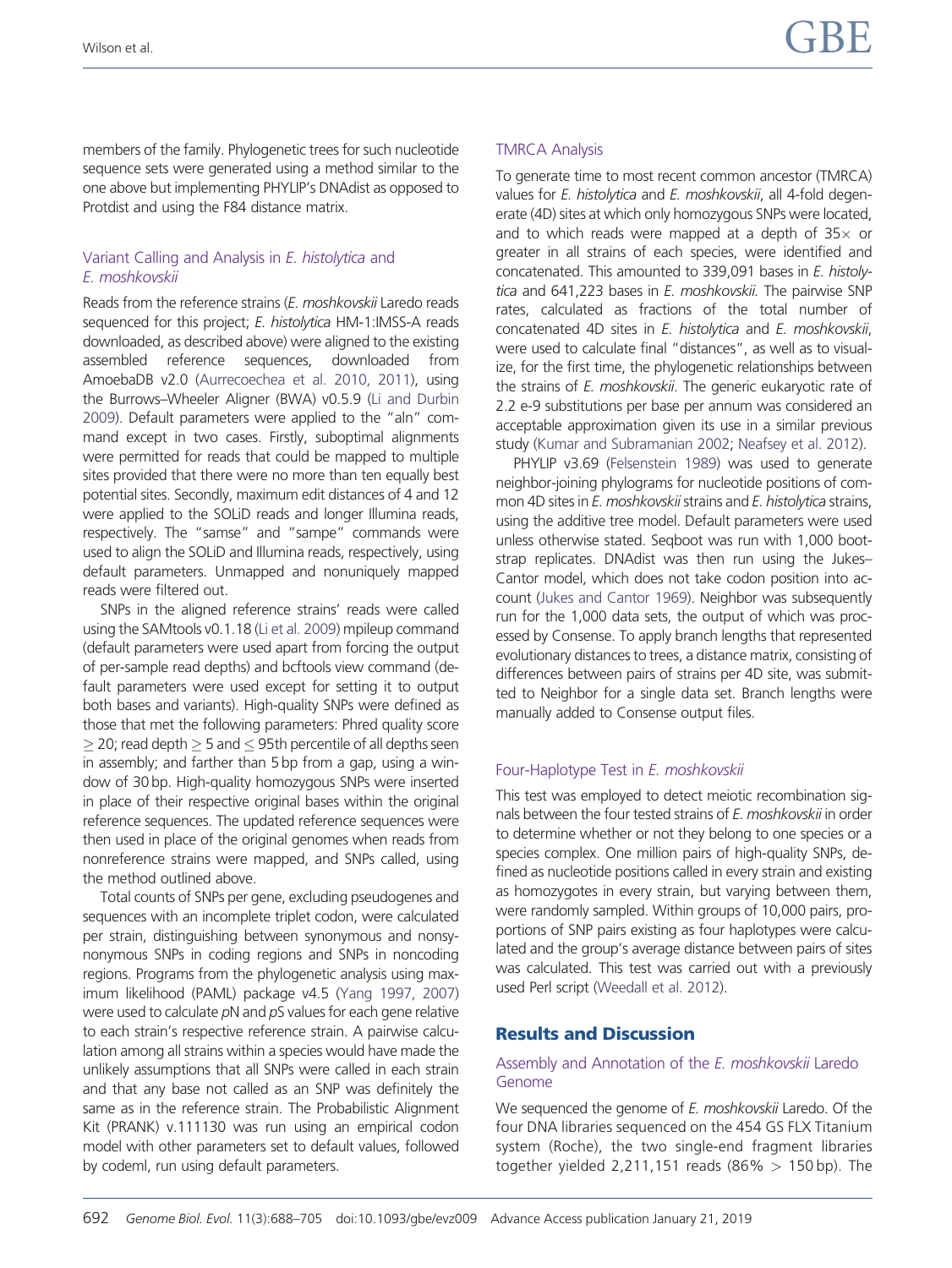#### Table 1

Statistics Relating to the Genome Assemblies of Entamoeba histolytica HM-1:IMSS, Entamoeba dispar SAW760, Entamoeba invadens IP-1, and Entamoeba moshkovskii Laredo

| <b>Statistic</b>           | E. histolytica | E. dispar      | E. invadens | E. moshkovskij |
|----------------------------|----------------|----------------|-------------|----------------|
| Genome length (bp)         | 20,799,072     | 22,955,291     | 40,888,805  | 25,247,493     |
| GC content (%)             | 24.20          | 23.53          | 29.91       | 26.54          |
| Non-ACGT (%)               | 0.31           | 0.56           | 0.93        | 9.94           |
| Number of scaffolds        | 1,496          | 3,312          | 1,149       | 1,147          |
| N50 of scaffolds (bp)      | 49,118         | 27,840         | 243,235     | 40,197         |
| Average scaffold size (bp) | 13,903         | 6,931          | 35,586      | 19,190         |
| Number of contigs          |                |                |             | 3,460          |
| Average contig size (bp)   |                |                |             | 935            |
| Average coverage depth     | $12.5\times**$ | $4.32\times$ * | $4\times^*$ | 82.65 $\times$ |

NorE.--Statistics are derived from AmoebaDB v2.0 data, except for asterisked (\*) figures, taken from NCBI WGS Projects AANV02 and AANW03; and the double-asterisked (\*\*) figure, taken from [Loftus. et al. 2005.](#page-17-0)

3- and 8-kb insert PE libraries generated 743,770 (86% > 150 bp) and 857,155 (90% > 150 bp) reads, respectively. Assembly of the combined total of 3,812,076 reads generated 12,880 contigs. When assembled into scaffolds, 3,352 contigs were included in 1,147 scaffolds. The scaffolds were concatenated, along with 3,460 contigs of at least 500 bp in length, to give a total assembly length of 25,247,493 bp. This is slightly larger than the genomes of the closely related E. histolytica and E. dispar, but far shorter than that of the more distant E. invadens (table 1). However, E. moshkovskii is the only Entamoeba reference genome that includes contigs not mapped to scaffolds and each of the other genome projects has used different size filtering strategies. The total length of the E. moshkovskii genome represented by scaffolds alone is similar to those of the E. histolytica and E. dispar genomes.

The average sequence depth for the E. moshkovskii assembly is inflated by a relatively small number of contigs and scaffolds with uncommonly high coverage depths [\(supplementary fig.](https://academic.oup.com/gbe/article-lookup/doi/10.1093/gbe/evz009#supplementary-data) [S1](https://academic.oup.com/gbe/article-lookup/doi/10.1093/gbe/evz009#supplementary-data), [Supplementary Material](https://academic.oup.com/gbe/article-lookup/doi/10.1093/gbe/evz009#supplementary-data) online). The modal depth of the assembly was 27 $\times$  with a mean depth of 82.65 $\times$ . Exclusion of contigs with coverage depths >2 SD from the mean lowered the average depth to  $54.41\times$ . It is likely that such inflated coverage depths are the result of repeat regions in the genome [\(Sipos et al. 2012](#page-17-0); [Treangen and Salzberg 2012](#page-18-0)). The GC content of E. moshkovskii is similar to those of the other three species, and the narrow range of GC contents seen across the genome is normally distributed (table 1; fig. 1). Notably, the E. invadens genome has an unusual GC distribution compared with the other species, suggesting that different regions of the genome may have different nucleotide biases.

Entamoeba moshkovskii is predicted to possess 12,449 genes. A total of 216 Eukaryota-lineage BUSCO sequences, including fragmented and duplicated sequences, are represented by this gene content, out of a 303-strong set [\(table 2](#page-7-0)). This includes only two fewer complete single-copy BUSCO sequences than in E. histolytica and suggests a slightly more complete assembly than is seen for E. dispar and E. invadens,



FIG. 1.-The range of GC contents in 100 base sections of reference genome assemblies for Entamoeba histolytica, Entamoeba dispar, Entamoeba moshkovskii, and Entamoeba invadens. In total, 99.19% of the E. histolytica assembly was included, as was 98.49% of the E. dispar assembly, 88.75% of the E. moshkovskii assembly, and 98.47% of the E. invadens assembly.

for which there are a greater number of missing BUSCO sequences. Therefore, we assume that the lack of a complete BUSCO Eukaryota gene set is due to the large evolutionary distance between these protists and the species used to construct the BUSCO gene set. A total of 9,495 genes in the E. moshkovskii gene set are predicted to be complete gene models, with the genome containing 2,765 partial genes and 189 pseudogenes. In total, 50.2% of predicted genes are functionally annotated. The final set of gene models, and the concatenated assembly upon which they were based, have been made publicly available as part of AmoebaDB v2.0, released on March 11, 2013. Functional and structural annotations were included in AmoebaDB v4.0.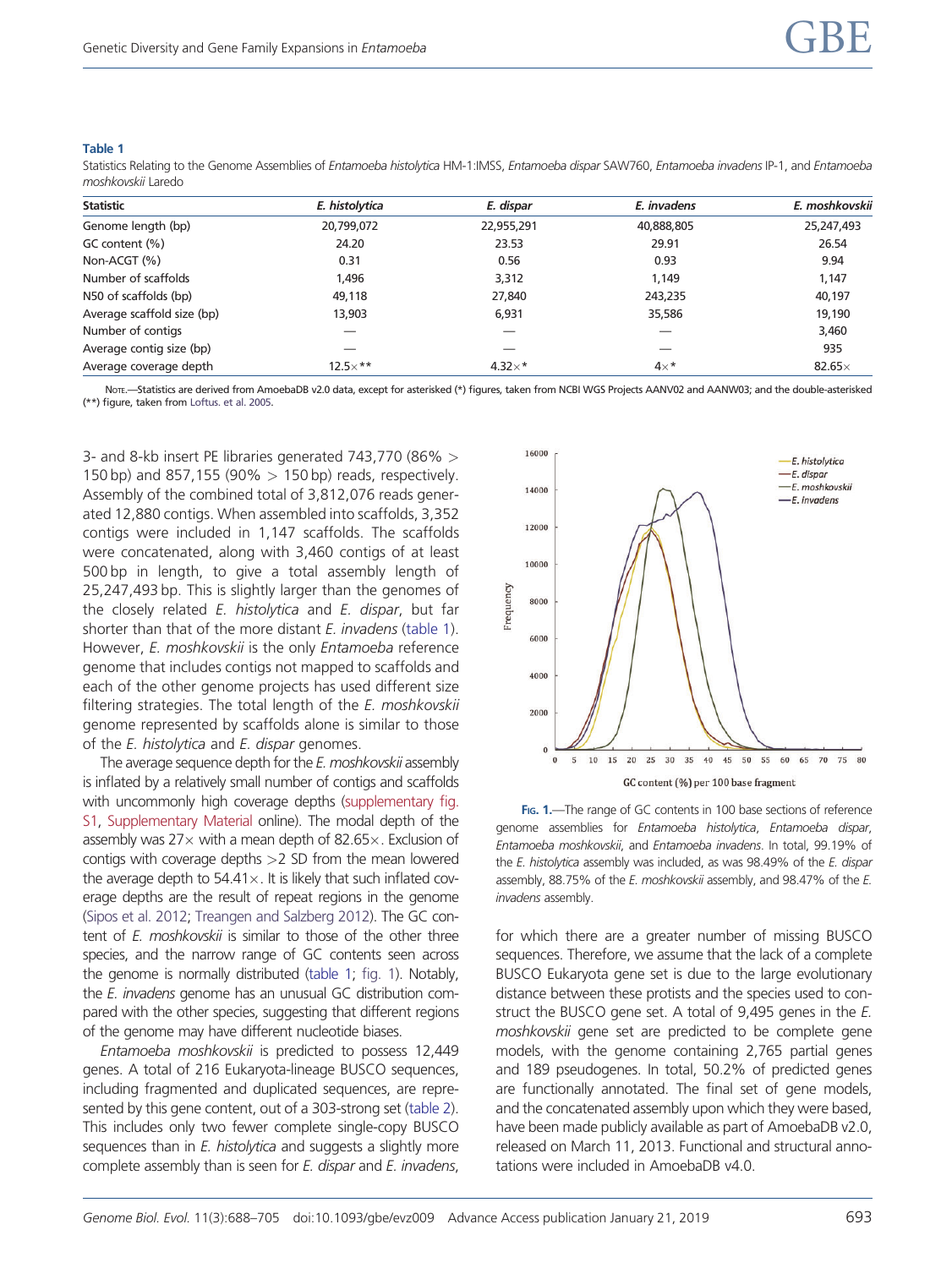#### <span id="page-7-0"></span>Table 2

Genomic Comparison of Entamoeba histolytica HM-1:IMSS, Entamoeba dispar SAW760, Entamoeba invadens IP-1, and Entamoeba moshkovskii Laredo

| <b>Statistic</b>                           | E. histolytica | E. dispar | E. invadens | E. moshkovskij |
|--------------------------------------------|----------------|-----------|-------------|----------------|
| No of CDSs                                 | 8,306          | 8,748     | 11,549      | 12,449         |
| Average gene size (bp)                     | 1,280          | 1,259     | 1,401       | 1,230          |
| % Coding DNA                               | 50.12          | 46.62     | 38.01       | 59.04          |
| Average protein size (aa)                  | 418            | 408       | 449         | 399            |
| Average intergenic distance (bp)           | 1,223          | 1,365     | 2,139       | 798            |
| Proportion of multiexon genes (%)          | 24.16          | 30.73     | 34.48       | 26.24          |
| Average intron size (bp)                   | 74             | 81        | 104         | 89             |
| Average number of introns per spliced gene | 1.27           | 1.34      | 1.48        | 1.31           |
| Number of BUSCO orthologs                  | 220            | 211       | 211         | 216            |

Nore -- Annotation files upon which statistics are based were obtained from AmoebaDB v2.0.

As the manually curated gene set used to train AUGUSTUS was based upon gene models in E. histolytica, it is unsurprising that the statistics relating to the E. moshkovskii gene set are similar to those seen in E. histolytica. Entamoeba histolytica possesses the best studied of the genomes here and is the only one to have a manually curated assembly and gene set. This encourages confidence in the gene set predicted for E. moshkovskii. However, it does also come with the caveat that mistakes in the E. histolytica gene set could be carried into the E. moshkovskii set.

#### Entamoeba Species Show Extensive Expansion and Contraction of Gene Families

In order to identify gene families unique to each species, OrthoMCL v2.0.3 was used to cluster sequences in the reference genomes of E. histolytica, E. dispar, E. invadens, and E. moshkovskii. A total of 4,704 gene families comprising 21,741 genes were shared by all four species [\(fig. 2](#page-8-0)). The number of genes unique to each species positively correlates with the total number of genes in their genomes, as do the number of gene families to which those unique genes belong [\(table 3](#page-9-0)).

In the gene set unique to  $E$ . histolytica, three of the four most prevalent families encode surface proteins. The largest group of genes encodes a 22-gene subset of the BspA family (however, other members of the BspA family are orthologous to sequences in the other species studied here, demonstrating a role to play in all four species). Totaling 115 sequences in E. histolytica alone, the large family lies within one of seven subfamilies containing leucine-rich repeat regions. Multiple BspA-like proteins in E. histolytica are located on the plasma membrane of trophozoites [\(Davis, Zhang, Chen, et al. 2006;](#page-16-0) [Silvestre et al. 2015\)](#page-17-0), and BspA proteins are known to play roles in adhesion to extracellular membranes in both Bacteroides forsythus and Trichomonas vaginalis ([Sharma](#page-17-0) [et al. 1998;](#page-17-0) [Hirt et al. 2002;](#page-16-0) [No](#page-17-0)ël et al. 2010). It is likely that members of the BspA family are similarly involved in adherence to host cells in Entamoeba species. However, the reason for the expanded set of unique BspA genes in E. histolytica is unclear.

Eighteen Ariel1 surface antigen family proteins are found in the E. histolytica-exclusive gene set, as well as two orthologous serine-rich antigen proteins, whereas there are no Ariel1 genes unique to E. dispar and E. invadens. The only gene in E. moshkovskij annotated as encoding an Ariel1 surface protein (EMO\_091800) is, according to our analysis, unique to E. moshkovskii, and forms a cluster with five other unannotated genes. The annotated gene was found, during genome annotation, to potentially possess an incomplete CDS and, as such, its ability to be expressed and the overall function of this gene cluster remains unclear without expression analysis. To a degree, this confirms past research, which noted that the Ariel1 family was present in E. histolytica but not in E. dispar [\(Willhoeft U, Buss H, et al. 1999\)](#page-18-0). The family belongs to the same larger family as the SREHP protein [\(Mai](#page-17-0) [and Samuelson 1998](#page-17-0)), which has been shown to be antigenic [\(T Zhang et al. 1994](#page-18-0)); however, the reason for its absence in E. invadens and potential lack of functionality in E. moshkovskii cannot be determined without further investigation.

In a further comparison of E. histolytica and E. dispar, 12 members of the AIG1 family are present only in E. histolytica, whereas 13 are found only in E. dispar. These GTPases, originally isolated in Arabidopsis thaliana, are thought to confer resistance to bacterial infections [\(Reuber and Ausubel 1996](#page-17-0); [Gilchrist et al.](#page-16-0) [2006](#page-16-0)), and have been shown to be more highly expressed in virulent E. histolytica cell lines [\(Biller et al. 2010](#page-15-0)). The presence of commensal gut microbiota in the environment of trophozoites of both E. histolytica and E. dispar makes it logical for them to have a large number of genes encoding AIG1 proteins (49 in total in E. histolytica). The different numbers of these genes and the fact that they are undergoing lineage-specific expansions suggest that they are evolving rapidly which is consistent with coevolution with microbial species in the gut.

Entamoeba histolytica possesses seven species-specific cysteine proteases and three species-specific peroxiredoxins. These genes have roles in invasion and protection from reactive oxygen species, respectively, abilities that are known to be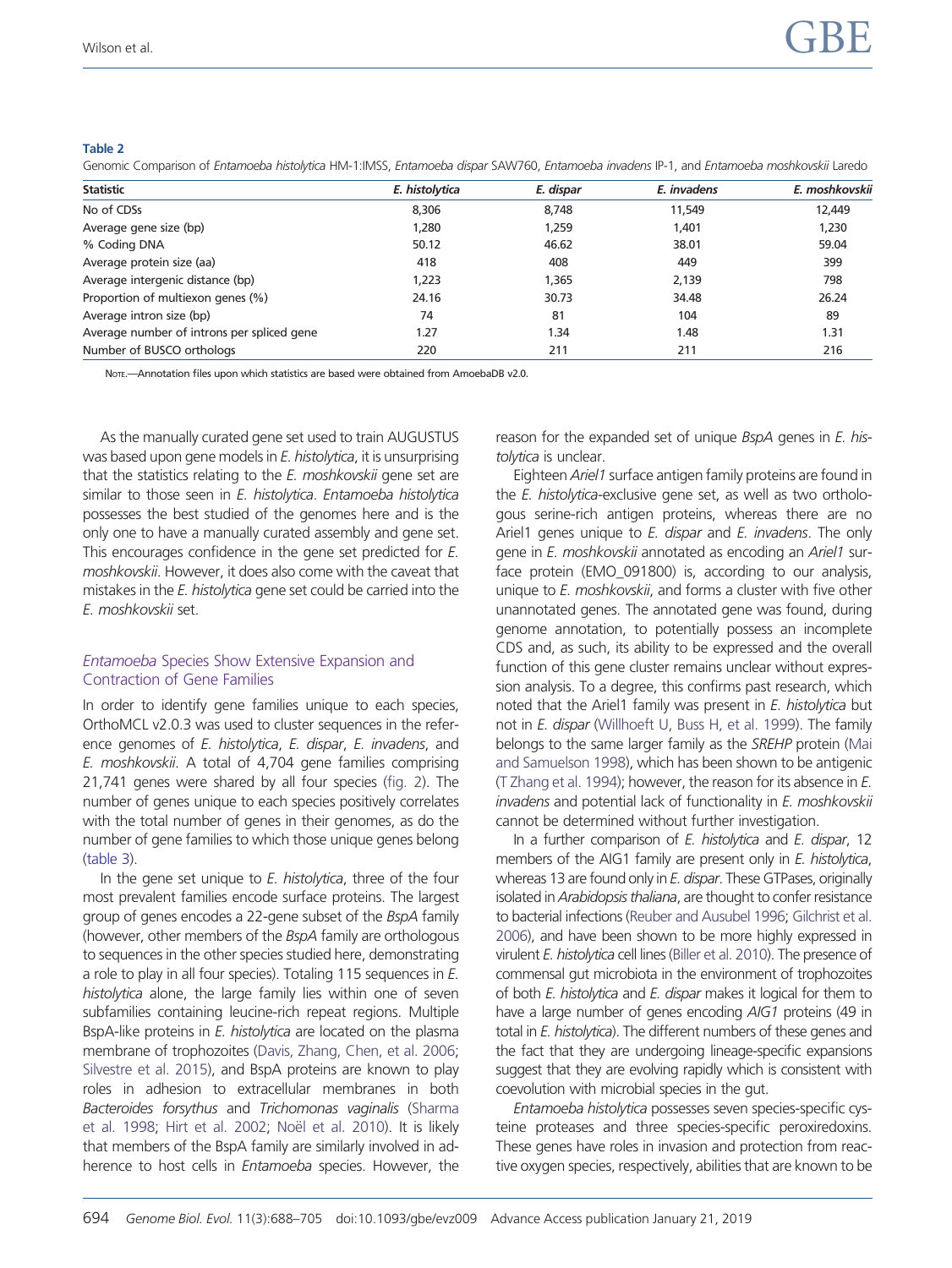<span id="page-8-0"></span>

FIG. 2.—Venn diagram showing numbers of unique and orthologous genes and families in the genomes of Entamoeba histolytica, Entamoeba dispar, Entamoeba invadens, and Entamoeba moshkovskii. Numbers are based upon OrthoMCL output. Numbers in bold represent gene families; accompanying numbers in regular font represent the number of genes comprising those gene families.

key parts of E. histolytica's pathogenic repertoire [\(Poole et al.](#page-17-0) [1997](#page-17-0); [Davis, Zhang, Guo, et al. 2006](#page-16-0); [Lidell et al. 2006](#page-17-0)). However, all of these peroxiredoxin sequences unique to E. histolytica are pseudogenes, as are five of the seven cysteine proteases. It is possible that these expansive families are not as significant as once thought, though we consider the cysteine protease families in greater detail below.

There are many more unique genes and families in E. invadens than in E. histolytica and E. dispar. Entamoeba invadens possesses genes that encode a number of unique cysteine proteases, thioredoxin proteins, heat shock proteins, and lysozymes. Much of this is likely a direct result of E. invadens' larger gene complement. However, unique expansions of gene families in E. invadens may be indicative of a broader host range, an argument strengthened by E. dispar—capable of colonizing a range of wild primates [\(Rivera and Kanbara](#page-17-0) [1999](#page-17-0); [Tachibana et al. 2000\)](#page-18-0)—possessing almost twice as many unique genes and families as E. histolytica.

Although genes unique to E. moshkovskii remain unannotated, given their inherent lack of orthologs, a BLAST search against the NCBI database revealed putative functions for many of them [\(table 3\)](#page-9-0). As in *E. histolytica*, the most prevalent family (in terms of gene numbers) in these species-specific genes is the BspA family (or genes including a leucine-rich repeat region). Kinases also form a large proportion of the gene families unique to E. moshkovskii. It is interesting to note that this species possesses larger unique gene clusters than the other species despite it being more closely related to the human-infective species than E. invadens. Notably, its three largest unique gene clusters contain 261, 121, and 110 genes, whereas E. histolytica's largest unique gene cluster contains 13 genes, and E. dispar's and E. invadens' contain 19 and 34 genes, respectively. This large number of hypothetical gene sequences is further evidence of large speciesspecific gene expansions.

#### Comparison of Key Families Involved in Host–Parasite Interactions Suggests Gene Loss in E. dispar and Increased Diversity in E. invadens

In the course of trying to understand how amoebic lifecycles progress, and occasionally develop into symptomatic disease states, many genes have been identified, including numerous putative virulence factors [\(Lejeune et al. 2009;](#page-16-0) [Mortimer](#page-17-0) [and Chadee 2010;](#page-17-0) [Wilson et al. 2012\)](#page-18-0). Two major families described above are of particular interest due to their interactions with host cells—the cysteine proteases and Gal/ GalNAc lectins. Both families comprised three subfamilies and are heavily implicated in the development of infections, making them exciting targets in the search for potential treatments of amoebiasis. As such, we carried out phylogenetic analyses of these two major gene families and discuss here expansions and reductions within these families in each species in order to assess their importance in the lifecycles of the four Entamoeba species.

#### Gal/GalNAc Lectins

The Gal/GalNAc lectin heavy subunit allows Entamoeba species to adhere to cells by binding to Galactose (Gal) and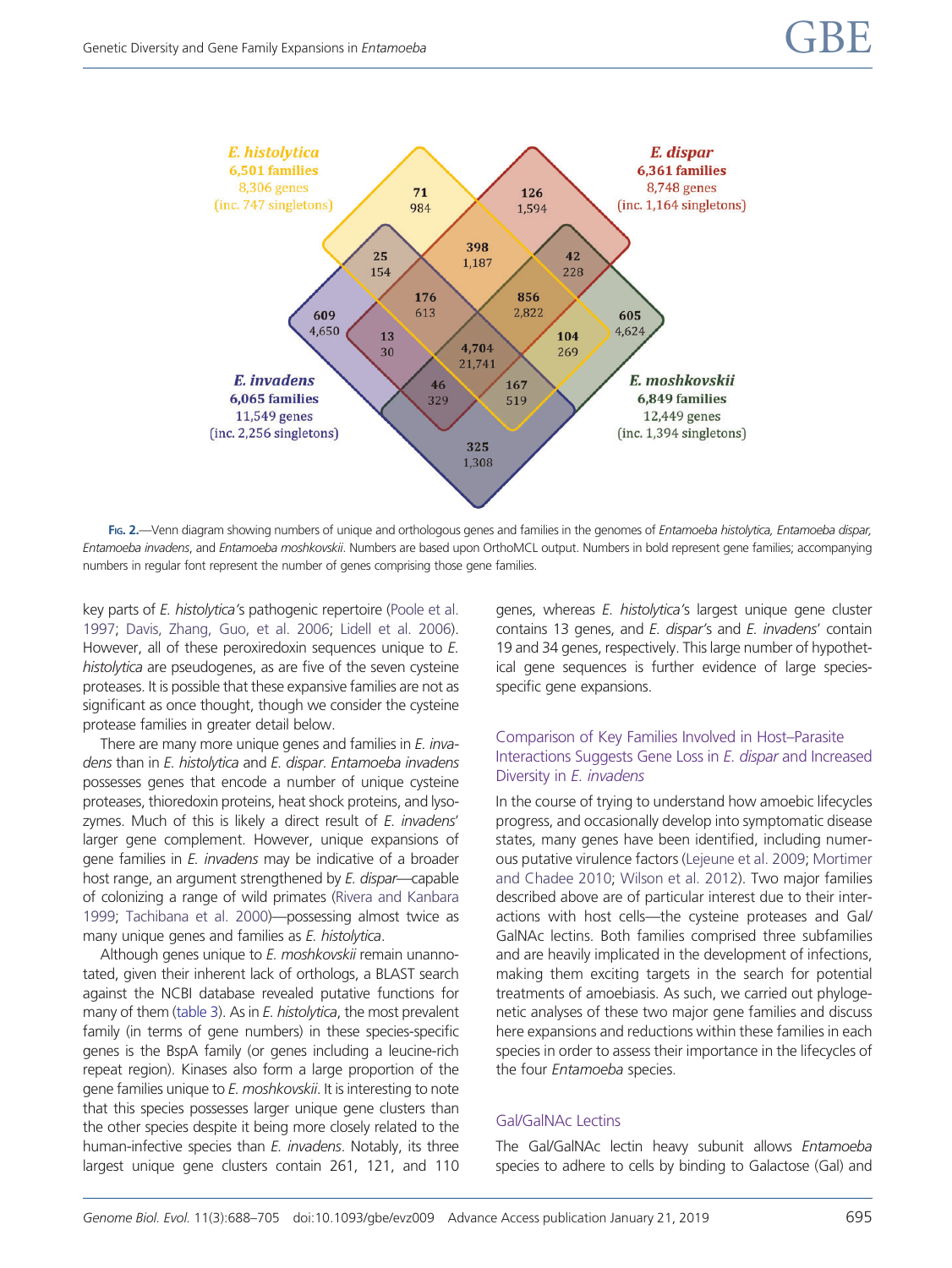# <span id="page-9-0"></span>Wilson et al.  $\begin{array}{ccc} \text{Wilson et al.} \end{array}$

#### Table 3

Functional Annotations in Genes Unique to Entamoeba histolytica, Entamoeba dispar, Entamoeba invadens, or Entamoeba moshkovskii

| Number of       | Number of<br>Family                |                                                  |  |  |
|-----------------|------------------------------------|--------------------------------------------------|--|--|
| <b>Families</b> | Genes within                       | <b>Function</b>                                  |  |  |
| with Function   | <b>Families</b>                    |                                                  |  |  |
| E. histolytica  |                                    |                                                  |  |  |
| 6               | 22                                 | <b>BspA</b> family                               |  |  |
| 4               | 18                                 | Surface antigen ariel1                           |  |  |
| 2               | 12                                 | AIG1 family                                      |  |  |
| $\overline{2}$  | 12                                 | <b>Mucins</b>                                    |  |  |
| 2               | 7                                  | Cylicin-2                                        |  |  |
| 2               | 7                                  | Cysteine protease (inc. five<br>pseudogenes)     |  |  |
| 1               | 6                                  | Acetyltransferase                                |  |  |
| E. dispar       |                                    |                                                  |  |  |
| 1               | 13                                 | AIG1 family                                      |  |  |
| 2               | 5                                  | Heat shock protein                               |  |  |
| E. invadens     |                                    |                                                  |  |  |
| 46              | 214                                | Serine/threonine/tyrosine kinase                 |  |  |
| 9               | 34                                 | Ras family GTPase                                |  |  |
| 2               | 32                                 | Ribonuclease                                     |  |  |
| 8               | 27                                 | Heat shock protein                               |  |  |
| 1               | 21                                 | Cylicin                                          |  |  |
| 2               | 21                                 | Myosin                                           |  |  |
| 2               | 19                                 | Glutamine/asparagine-rich                        |  |  |
|                 |                                    | protein pqn-25                                   |  |  |
| 5               | 16                                 | Actin                                            |  |  |
| 1               | 15                                 | Thioredoxin                                      |  |  |
| 1               | 12                                 | Profilin                                         |  |  |
| 1               | 11                                 | Capsular polysaccharide                          |  |  |
|                 |                                    | phosphotransferase                               |  |  |
|                 |                                    |                                                  |  |  |
| 2               | 11                                 | DNA double-strand break repair                   |  |  |
|                 |                                    | Rad50 ATPase                                     |  |  |
| 1               | 9                                  | Embryonic protein DC-8                           |  |  |
|                 | 3<br>Serine/threonine protein<br>8 |                                                  |  |  |
|                 |                                    | phosphatase                                      |  |  |
| 1               | 8                                  | Tropomyosin alpha-1 chain                        |  |  |
| 2               | 7                                  | ADP ribosylation factor                          |  |  |
| 2               | 7                                  | Cysteine protease                                |  |  |
| 1               | 7                                  | Elongation factor 1-alpha                        |  |  |
| 1               | 7                                  | Furin                                            |  |  |
| 2               | 6                                  | Actophorin                                       |  |  |
| 1               | 6                                  | Gal/GalNAc lectin light subunit                  |  |  |
| 1               | 6                                  | Nitrogen fixation protein nifU                   |  |  |
| 1               | 5                                  | Calcium-binding protein/<br>Caltractin/Centrin-1 |  |  |
| 2               | 5                                  | Chaperone Clpb                                   |  |  |
| 1               | 5                                  | DNA repair and recombination                     |  |  |
|                 |                                    | protein rad52                                    |  |  |
| 1               | 5                                  | GRIP domain-containing protein<br>RUD3           |  |  |
| 2               | 5                                  | Serpin (serine protease inhibitor)               |  |  |
| 1               | 5                                  | Vacuolar protein sorting-associ-<br>ated protein |  |  |
| 40              | 753                                | <b>BspA like family</b>                          |  |  |
|                 |                                    | (continued)                                      |  |  |

#### Table 3 Continued

| Number of       | Number of           | Family                                                     |  |  |
|-----------------|---------------------|------------------------------------------------------------|--|--|
| <b>Families</b> | <b>Genes within</b> | <b>Function</b>                                            |  |  |
| with Function   | <b>Families</b>     |                                                            |  |  |
| E. moshkovskii  |                     |                                                            |  |  |
| 80              | 538                 | Serine/threonine/tyrosine/protein<br>kinase                |  |  |
| 10              | 58                  | Ras family GTPase                                          |  |  |
| 5               | 53                  | Transposable element/transposase                           |  |  |
| 4               | 46                  | Tigger transposable element-de-<br>rived protein           |  |  |
| 9               | 36                  | Actin                                                      |  |  |
| 8               | 26                  | Heat shock protein                                         |  |  |
| 4               | 17                  | Leukocyte elastase inhibitor                               |  |  |
| 1               | 14                  | Large xylosyl- and glucuronyl-<br>transferase 2 isoform X1 |  |  |
| 2               | 13                  | <b>GNAT family N-acetyltransferase</b>                     |  |  |
| 1               | 12                  | Enhancer binding protein-2                                 |  |  |
| 4               | 11                  | DNA double-strand break repair<br>Rad50 ATPase             |  |  |
| 1               | 10                  | TonB-dependent siderophore<br>receptor                     |  |  |
| 1               | 9                   | Methionine-tRNA ligase                                     |  |  |
| 1               | 9                   | Tandem lipoprotein                                         |  |  |
| 2               | 8                   | DEAD/DEAH box helicase                                     |  |  |
| 2               | 8                   | Reverse transcriptase                                      |  |  |
| 1               | 8                   | Chaperone                                                  |  |  |
| 3               | 7                   | Methyltransferase (various)                                |  |  |
| 3               | 7                   | Cysteine proteinase                                        |  |  |
| 1               | 7                   | Putative AC transposase                                    |  |  |
| 3               | 6                   | DNA mismatch repair protein<br>MsH <sub>2</sub>            |  |  |
| 2               | 6                   | piggyBac transposable element-<br>derived protein          |  |  |
| 1               | 6                   | Polyphosphate:AMP<br>phosphotransferase                    |  |  |
| 1               | 6                   | Primary-amine oxidase                                      |  |  |
| 1               | 6                   | Surface antigen-like protein                               |  |  |
| 1               | 6                   | Translation elongation factor                              |  |  |
| 1               | 6                   | Type VI secretion system tip<br>protein VgrG               |  |  |
| 1               | 6                   | Site-specific tyrosine recombinase<br><b>XerC</b>          |  |  |
| 2               | 5                   | Chaperone protein DNAK                                     |  |  |
| 1               | 5                   | Diaminobutyrate-2-oxoglutarate<br>transaminase             |  |  |
| 1               | 5                   | Response regulator                                         |  |  |

N-acetyl-D-galactosamine (GalNAc) on their membranes [\(Ravdin and Guerrant 1981\)](#page-17-0). Although there are only two E. dispar genes in this family, expansions exist in both E. histolytica and E. moshkovskii, as well as an expansion in E. invadens containing approximately twice as many sequences [\(supplementary fig. S2](https://academic.oup.com/gbe/article-lookup/doi/10.1093/gbe/evz009#supplementary-data)a, [Supplementary Material](https://academic.oup.com/gbe/article-lookup/doi/10.1093/gbe/evz009#supplementary-data) online). The genes in the expanded E. invadens clade are significantly

696 Genome Biol. Evol. 11(3):688–705 doi:10.1093/gbe/evz009 Advance Access publication January 21, 2019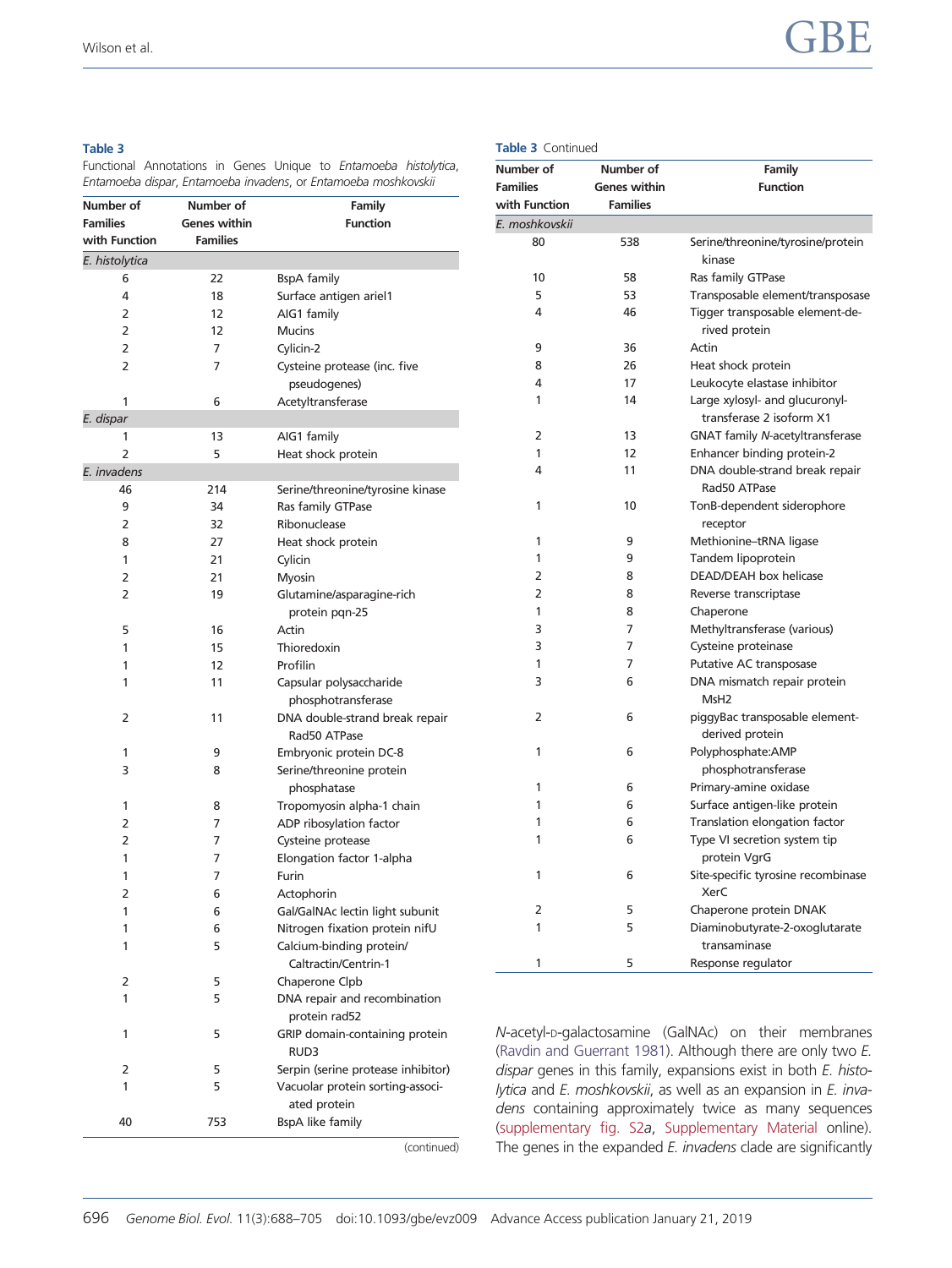more diverse than the genes in the other two expanded species (based upon branch lengths compared with E. histolytica, P-value  $<$  0.001; compared with *E. moshkovskii*, *P*-value  $=$ 0.045).

The intermediate and light subunits of the Gal/GalNAc lectin offer considerably fewer differences than the heavy subunit ([supplementary fig. S2](https://academic.oup.com/gbe/article-lookup/doi/10.1093/gbe/evz009#supplementary-data)b and c, [Supplementary Material](https://academic.oup.com/gbe/article-lookup/doi/10.1093/gbe/evz009#supplementary-data) online). The intermediate subunit group contains an E. invadens expansion only, raising the number of E. invadens genes above the number of genes seen in the other species (mean branch length: 2.962247;  $s = 1.610896$ ). The light subunit family, meanwhile, contains two E. invadens expansions and a smaller expansion in both E. dispar and E. histolytica, but no expansion in *E. moshkovskii.* Again, the *E. invadens* expansions are more variable than those of E. histolytica (P-value  $=$ 0.002) and *E. dispar (P*-value  $= 0.002$ ).

Interestingly, all of the *E. invadens* genes encoding Gal/ GalNAc lectin heavy subunits have orthologs in the other three species. Given that  $E$ . invadens is capable of causing amoebic infections in a variety of reptilian hosts, one can theorize that the variable Gal/GalNAc lectin heavy subunits are a key family in allowing E. invadens to do so. However, regardless of target host, Gal/GalNAc lectin heavy subunit proteins share enough similarities to be considered orthologous.

Conversely, there is a relative lack of heavy subunit sequences in E. dispar. As was suggested in the case of the BspA family, a paucity of proteins required for adherence to host cells may explain why symptomatic disease is seen so infre-quently in this species [\(Diamond and Clark 1993](#page-16-0); [Xim](#page-18-0)é[nez](#page-18-0) [et al. 2010](#page-18-0)). A reduced complement of genes encoding proteins involved in host–parasite adherence suggests a diminished requirement for this type of protein, at least relative to the other species studied here. This could be a crucial characteristic of E. dispar that distinguishes it from its relatives. Furthermore, the relative lack of variability in the light and intermediate lectin subunits, when compared with the heavy subunit subfamily, suggests that the smaller subunits are less crucial to the success of amoebic infections than the heavy subunit.

#### Cysteine Proteases

The cysteine proteases can be divided into three subfamilies— A, B, and C. In subfamily A [\(supplementary fig. S2](https://academic.oup.com/gbe/article-lookup/doi/10.1093/gbe/evz009#supplementary-data)d, [Supplementary Material](https://academic.oup.com/gbe/article-lookup/doi/10.1093/gbe/evz009#supplementary-data) online), there are more E. invadens genes than there are genes from the other species, and a notably lower number of  $E$ . dispar sequences. The higher number of E. invadens genes is due to a lineage-specific expansion (mean branch length: 0.814269;  $s = 0.266459$ ). A pseudogenous E. dispar sequence, meanwhile, lies in a region syntenic to E. histolytica's CP-A5 [\(Willhoeft U, Hamann L et al.](#page-18-0) [1999](#page-18-0)). This gene has been shown to be important in the virulence phenotype of E. histolytica ([Bruchhaus et al. 2003](#page-16-0)). There are no other E. dispar pseudogenes, whereas there are nine E. histolytica pseudogenes.

In subfamily B [\(supplementary fig. S2](https://academic.oup.com/gbe/article-lookup/doi/10.1093/gbe/evz009#supplementary-data)e, [Supplementary](https://academic.oup.com/gbe/article-lookup/doi/10.1093/gbe/evz009#supplementary-data) [Material](https://academic.oup.com/gbe/article-lookup/doi/10.1093/gbe/evz009#supplementary-data) online), E. dispar possesses considerably fewer genes than the other three species, as it is the only species whose genes have not been subject to expansion. The E. moshkovskii gene expansion is significantly more diverse ( $P$ -value  $< 0.001$ ) but relatively closely related to the E. histolytica expansion, being part of the same clade. Conversely, the expanded E. invadens genes are more varied than both the E. moshkovskii sequences ( $P$ -value  $<$  0.001) and the *E. histolytica* sequences  $(P-value < 0.001)$  and have expanded in an independent event. As was seen in subfamily A, E. invadens appears to possess a larger, more variable set of cysteine proteases than the other three species. Comparatively, in subfamily C [\(supplementary fig. S2](https://academic.oup.com/gbe/article-lookup/doi/10.1093/gbe/evz009#supplementary-data)f, [Supplementary Material](https://academic.oup.com/gbe/article-lookup/doi/10.1093/gbe/evz009#supplementary-data) online), there are fewer E. invadens genes than there are of the other three species. This is due to a large clade consisting mostly of very similar sequences across those three species (mean branch length: 0.266321;  $s = 0.351707$ ).

The relative paucity of E. dispar cysteine protease sequences (33 CDSs, compared with 42 in E. histolytica, 51 in E. invadens, and 46 in E. moshkovskii) suggests a diminished requirement for these proteins, as was the case with the Gal/GalNAc lectins, above. Taken alongside the fact that E. dispar is the only one of the four species to have a pseudogenized ortholog of the important CP-A5 gene [\(Bruchhaus et al. 1996](#page-16-0); [Ankri et al. 1999](#page-15-0)), it appears that E. dispar has experienced a general reduction in a family of genes which are known to be involved in host invasion as well as having generalized proteolytic abilities. This reduction is likely to be at least partly responsible for its apparently reduced impact upon host cells, which has long been recognized in the literature ([Diamond and Clark 1993\)](#page-16-0). Conversely, the large number of cysteine proteases in E. moshkovskii is consistent with studies that suggest E. moshkovskii is capable of causing symptomatic infection in humans [\(Fotedar et al. 2008](#page-16-0); [Shimokawa et al. 2012\)](#page-17-0). Entamoeba invadens also appears to require a variety of cysteine proteases further supporting the theory that  $E$ . invadens requires a greater diversity of virulence factors to allow it to effectively parasitize its wide range of hosts.

#### Intraspecies Diversity in E. moshkovskii Relative to E. histolytica

We investigated genomic diversity between strains of E. moshkovskii and E. histolytica. This required nonreference strains, which were unavailable for E. dispar and E. invadens, so these species could not be compared here. Reference strains were resequenced using Illumina sequencing, and reads were mapped to their respective genomes [\(supplemen](https://academic.oup.com/gbe/article-lookup/doi/10.1093/gbe/evz009#supplementary-data)[tary table S1,](https://academic.oup.com/gbe/article-lookup/doi/10.1093/gbe/evz009#supplementary-data) [Supplementary Material](https://academic.oup.com/gbe/article-lookup/doi/10.1093/gbe/evz009#supplementary-data) online). Existing bases at high-quality homozygous positions were replaced with the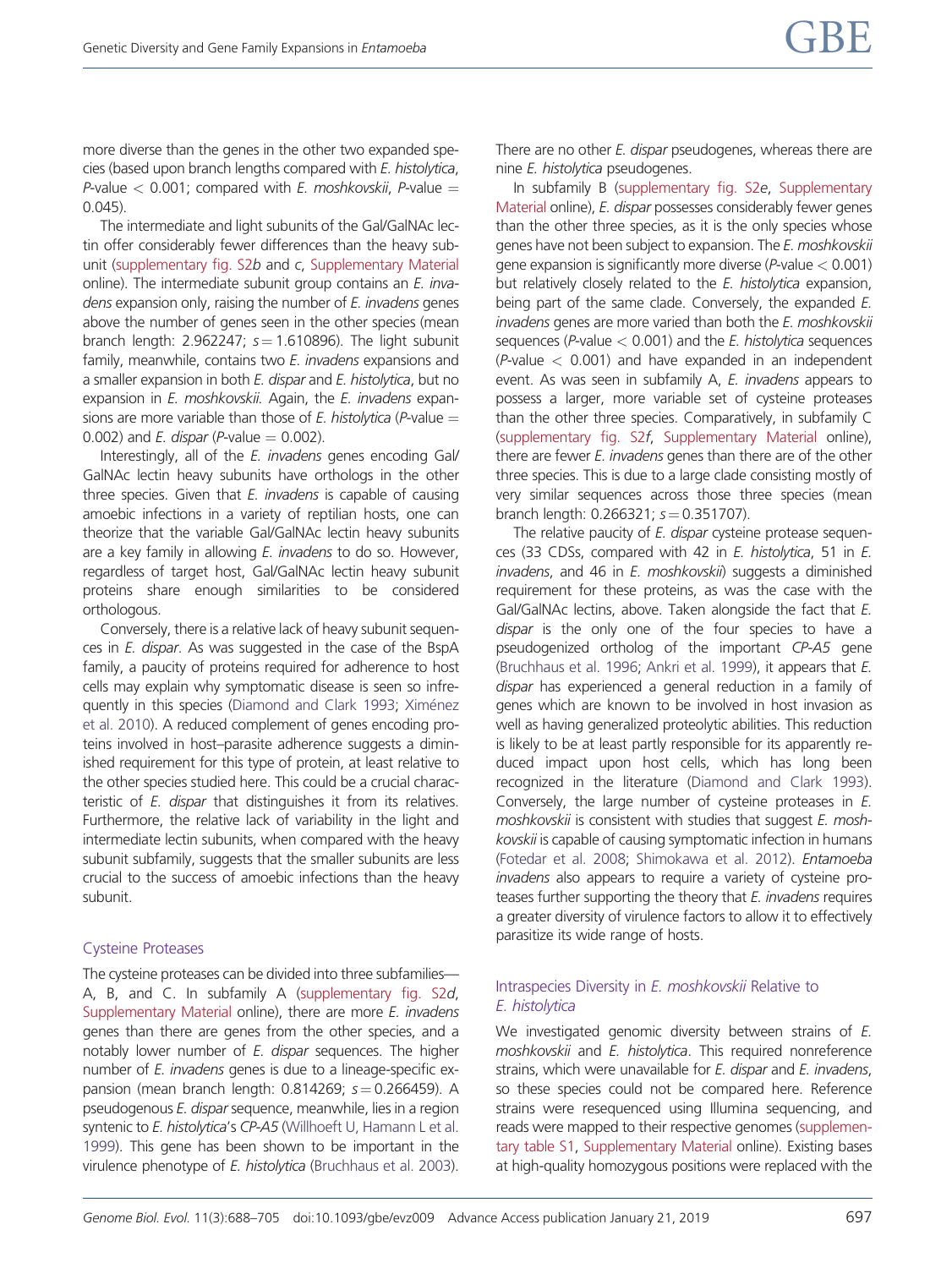newly called nucleotides to generate updated and improved reference sequences. Reads from nonreference strains were mapped to these updated reference genomes and SNPs were called within them ([table 4\)](#page-12-0). Every strain except E. histolytica strain PVF was sequenced and mapped to a coverage depth higher than  $35x$ , the average necessary to reliably detect 95% of SNPs in a genetic sequence [\(Ajay et al. 2011;](#page-15-0) [Sims](#page-17-0) [et al. 2014](#page-17-0)). The nonreference E. moshkovskij strains mapped to coverage depths equivalent to, or higher than, those achieved with the *E. histolytica* strains sequenced on the Illumina platform.

Pairwise SNP rates, including heterozygous and homozygous SNPs, were calculated across all genotype quality scores for each nonreference strain relative to its respective reference genome as a measure of divergence ([supplementary fig. S3,](https://academic.oup.com/gbe/article-lookup/doi/10.1093/gbe/evz009#supplementary-data) [Supplementary Material](https://academic.oup.com/gbe/article-lookup/doi/10.1093/gbe/evz009#supplementary-data) online). The average divergence of all E. moshkovskii strains from the reference was greater than that demonstrated by E. histolytica strains compared with the HM-1:IMSS strain (Wilcoxon signed-rank test: P-value < 0.01), a difference apparently independent of genotype quality. Within E. moshkovskii, the three nonreference strains' divergence from Laredo suggested that the only humaninfective nonreference strain—15114—is the least divergent from the similarly human-infective Laredo (compared with Snake:  $P$ -value < 0.01; compared with FIC:  $P$ -value < 0.01). The sewage-derived strain FIC is significantly more divergent than both host-derived 15114 and Snake (compared with Snake:  $P$ -value  $<$  0.01). Taken together, these relationships suggest lineages diverging to facilitate, or as a result of, parasitic abilities.

#### Entamoeba moshkovskii Strains Display Greater Divergence from Their Reference Strain than E. histolytica across All Sequence Classes

SNP rates in a range of sequence classes were studied in more detail [\(fig. 3](#page-13-0)). Both homozygous and heterozygous SNPs were included in this analysis. Mann–Whitney statistical tests were used to compare the average divergence between sequence classes between the species. An alpha level of 0.05 was used for all tests. Statistically significant differences in divergence were found between the E. histolytica and E. moshkovskii strains in all sequence classes (for 4D sites and intronic regions, P-value  $= 0.02$ ; for all other classes, P-value  $< 0.01$ ). This confirms that the greater divergence seen in E. moshkovskii is ubiquitous across the genome.

Overall, diversity seen between the four strains of E. moshkovskii was 200 times greater than that seen between ten strains of E. histolytica ([supplementary fig. S4](https://academic.oup.com/gbe/article-lookup/doi/10.1093/gbe/evz009#supplementary-data), [Supplementary](https://academic.oup.com/gbe/article-lookup/doi/10.1093/gbe/evz009#supplementary-data) [Material](https://academic.oup.com/gbe/article-lookup/doi/10.1093/gbe/evz009#supplementary-data) online). This higher diversity was seen, to varying degrees, ubiquitously across all sequence classes, including noncoding DNA. Noncoding DNA contains a wealth of regulatory elements involved in the control of such important processes as DNA replication and gene expression [\(Ludwig 2002;](#page-17-0)

[Bracha et al. 2003,](#page-16-0) [2006](#page-16-0); [Nelson et al. 2004;](#page-17-0) [Anbar et al.](#page-15-0) [2005;](#page-15-0) [Wilusz et al. 2009;](#page-18-0) [Mar-Aguilar et al. 2013](#page-17-0)); therefore, these differences will likely result in important phenotypic differences.

Within E. moshkovskii and E. histolytica, occurrences of polymorphisms in coding regions were compared with those in a variety of classes of noncoding regions. There were no significant differences in divergence seen in coding regions and those values recorded for the noncoding regions in E. moshkovskii. Conversely, coding regions of E. histolytica genomes were, overall, significantly more divergent than intronic regions  $(t = 15.0988, df = 7, P-value = 1.34e-6)$ and 3'-flanking regions ( $t = 2.5806$ , df  $= 7$ , P-value  $=$ 0.036), suggesting that polymorphisms occur at different rates in these regions of E. histolytica. This could not be proven convincingly in E. moshkovskii, possibly implying a greater importance of some non-CDS in E. moshkovskii.

As intergenic regions in *Entamoeba* genomes are very short, it may be that they are densely packed with regulatory regions. Our findings contradict a previous study that focused on individual genes and associated noncoding regions in E. histolytica and which suggested that the latter were more divergent than coding regions due to their being under less selective pressure [\(Bhattacharya et al. 2005](#page-15-0)). However, it is likely that the difference between the two conclusions is because the analyses featured here were performed across the entire genome, as opposed to selected regions, and so are based upon more data.

The 5'- and 3'-flanking regions of a sequence typically contain promoter and enhancer regions, to which transcription factors sometimes bind [\(Riethoven 2010\)](#page-17-0). SNPs in 5'-flanking regions are known to affect regulation and expression levels [\(Hayashi et al. 1991;](#page-16-0) [Marcos-Carcavilla et al. 2010;](#page-17-0) [Pe](#page-17-0)ñ[aloza](#page-17-0) [et al. 2013\)](#page-17-0). The effects of promoter-based SNPs on stress resistance have previously been reported, so it is conceivable that SNPs in 5'- and 3'-flanking regions could facilitate, as an example, survival outside of a human host ([Sun et al. 2007\)](#page-17-0). However, it is likely that the differences in diversity between E. histolytica and E. moshkovskii are due to greater divergence within the latter, as opposed to selective pressures acting upon particular regions of the genome such as this argument would require.

#### TMRCA Analysis Suggests a Recent Origin for E. histolytica

As stated above, divergence across strains' 4D sites was greater in E. moshkovskii than in E. histolytica ([fig. 3\)](#page-13-0). Such sites have long been thought to be under neutral selective pressure, given that mutations in them do not affect the amino acid that their triplet encodes [\(Kimura 1968](#page-16-0); [King](#page-16-0) [and Jukes 1969\)](#page-16-0). As such, they provide an opportunity to evaluate the overall differences in diversity between species without the added complication of selective pressures influencing results. With this in mind, the 4D sites present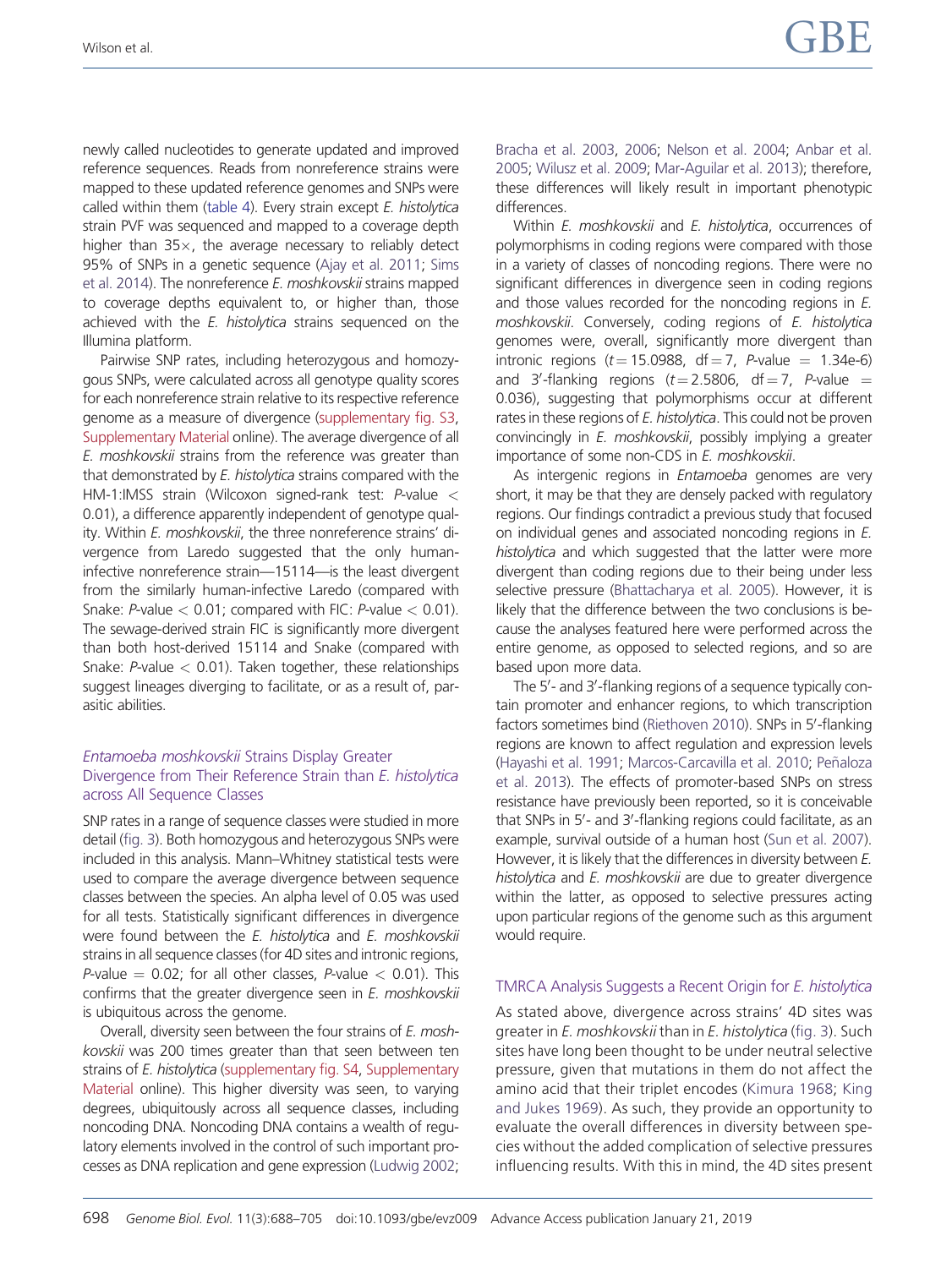#### <span id="page-12-0"></span>Table 4

Mapping and Coverage Statistics for Each Strain Studied in This Project

| <b>Strain</b>              | Country of    | Sequencing         | Year of          | <b>Average Coverage</b> | No of Mapped | Coverage       |
|----------------------------|---------------|--------------------|------------------|-------------------------|--------------|----------------|
|                            | Origin        | <b>Platform</b>    | <b>Isolation</b> | Depth $(x)$             | Reads        | of Ref. $(\%)$ |
| Entamoeba histolytica      |               |                    |                  |                         |              |                |
| HM-1:IMSS-A <sup>a,b</sup> | <b>Mexico</b> | SOLiD <sub>4</sub> | 1967             | 43.53                   | 13,743,197   | 61.03          |
| 2592100°                   | Bangladesh    | SOLiD <sub>4</sub> | 2005             | 41.50                   | 13,618,188   | 68.83          |
| $HK-9d$                    | Korea         | SOLiD <sub>4</sub> | 1951             | 57.41                   | 21,217,510   | 71.86          |
| PVBM08B <sup>c</sup>       | Italy         | SOLiD <sub>4</sub> | 2007             | 50.02                   | 17,688,152   | 70.88          |
| PVBM08F <sup>c</sup>       | Italy         | SOLiD <sub>4</sub> | 2007             | 29.61                   | 8,506,016    | 71.88          |
| Rahman <sup>e</sup>        | <b>UK</b>     | SOLiD <sub>4</sub> | 1964             | 49.43                   | 19,534,522   | 67.78          |
| MS27-5030 <sup>c</sup>     | Bangladesh    | SOLiD <sub>4</sub> | 2006             | 59.97                   | 20,419,790   | 63.27          |
| MS84-1373 <sup>c</sup>     | Bangladesh    | SOLiD <sub>4</sub> | 2006             | 63.01                   | 21,499,758   | 69.57          |
| MS96-3382 <sup>t</sup>     | Bangladesh    | Illumina GA II     | 2007             | 114.03                  | 20,527,917   | 89.00          |
| DS4-868 <sup>9</sup>       | Bangladesh    | Illumina GA II     | 2006             | 72.15                   | 13,361,613   | 88.36          |
| Entamoeba moshkovskii      |               |                    |                  |                         |              |                |
| Laredoh                    | America       | Illumina MiSeg     | 1956             | 97.61                   | 8,833,683    | 89.91          |
| FIC <sup>i</sup>           | Canada        | Illumina MiSeg     | 1959             | 162.27                  | 19,750,749   | 61.58          |
| Snake                      | France*       | Illumina MiSeg     | 1948*            | 209.10                  | 25,655,106   | 76.96          |
| 15114                      | Bangladesh    | Illumina MiSeg     | 1999             | 265.55                  | 35,292,777   | 85.24          |

NorE-Gray rows represent reference strains, reads from which were mapped to their existing respective reference genome. Positions at which high-quality homozygous SNP calls were made in the reads were replaced in the original reference sequence. All other strains were mapped to the updated versions of their respective reference strains. Underlined sections of strain names represent the shortened versions of the names that will be used henceforth. References: a) [Biller et al. \(2009\);](#page-15-0) b) [Biller et al. \(2010\)](#page-15-0); c) [Weedall](#page-18-0) [et al. \(2012\)](#page-18-0); d) [Ungar et al. \(1985\)](#page-18-0); e) [Diamond and Clark \(1993\)](#page-16-0); f) [Gilchrist et al. \(2012\);](#page-16-0) g) [Ali et al. \(2007\);](#page-15-0) h) [Dreyer \(1961\)](#page-16-0); i) [Meerovitch \(1958\)](#page-17-0).

\*Sent from Institut Pasteur, Paris to Charles University, Prague in 1948. Institut Pasteur has no record of origin (Clark G, London School of Hygiene and Tropical Medicine, personal communication).

in E. histolytica and E. moshkovskii that were sequenced to depths of  $35 \times$  or greater in all strains of a species (339,091 and 641,223 bases, respectively) were employed to approximate, for each species, the age of the most recent ancestor shared by the tested strains to further evaluate relatedness between strains of the species. The TMRCA for E. histolytica is estimated to be 165,000 years, whereas the TMRCA for the E. moshkov*skii* strains is  ${\sim}81$ ,590,000 years. This suggests an origin of E. histolytica that is concurrent with the emergence of modern humans, whereas it suggests that E. moshkovskii is much more ancient. Indeed, it is likely that this ancestral species, predating as it does mammals, has diverged many times, with descendants coevolving with mammalian hosts through myriad lineages to parasitize the wide range of hosts we see Entamoeba species infecting today, whereas E. moshkovskii remains recognizable as a contemporary organism. This theory is not without precedent, having been suggested previously concerning the infection by basal coccidians of ancestral vertebrates such as elasmobranchs ([Xavier et al. 2018](#page-18-0)). The subsequent coevolution and divergence of these parasites with the dawn of their higher vertebrate hosts is thought to have produced the genus Toxoplasma among others ([Rosenthal et al. 2016\)](#page-17-0). Phylogenetic analyses of both E. histolytica and E. moshkovskii demonstrated that observed variation between strains was not a result of significantly more distant reference strains ([fig. 4](#page-14-0)). It should, however, be acknowledged that the assumed mutation

rate is not specific to the Entamoeba species so the accuracy of these TMRCA values cannot be validated.

#### Identification of Genes under Diversifying Selection in E. moshkovskii and E. histolytica

In order to identify genes under diversifying selective pressures within each species and thereby identify genes that are under positive selection from the host, ratios of pN to pS values (pN/ pS) were calculated for each CDS in each strain of E. histolytica and E. moshkovskii relative to their respective reference genomes. Numerous variations on such comparisons of synonymous and nonsynonymous substitution rates have led to the identification of many CDSs under positive selection in a wide range of species, as summarized by [Yang and Bielawski](#page-18-0) [\(2000\).](#page-18-0) The concept's history of power and reliability in such cases, and the relatively simplicity of its calculation, made it an ideal choice for detection of selection in Entamoeba species. Heterozygous SNPs were omitted as calculation of the impact they have upon a sequence's pN/pS ratio would have been impractical. Annotations were taken from orthologous sequences where none was available for sequences themselves.

In E. moshkovskii, the majority of genes identified as being under diversifying selection lacked annotations or known domains [\(supplementary table S2,](https://academic.oup.com/gbe/article-lookup/doi/10.1093/gbe/evz009#supplementary-data) [Supplementary Material](https://academic.oup.com/gbe/article-lookup/doi/10.1093/gbe/evz009#supplementary-data) online). A relatively large number of BspA family members were found to be under diversifying selective pressures in all three strains, suggesting a species-wide function. In addition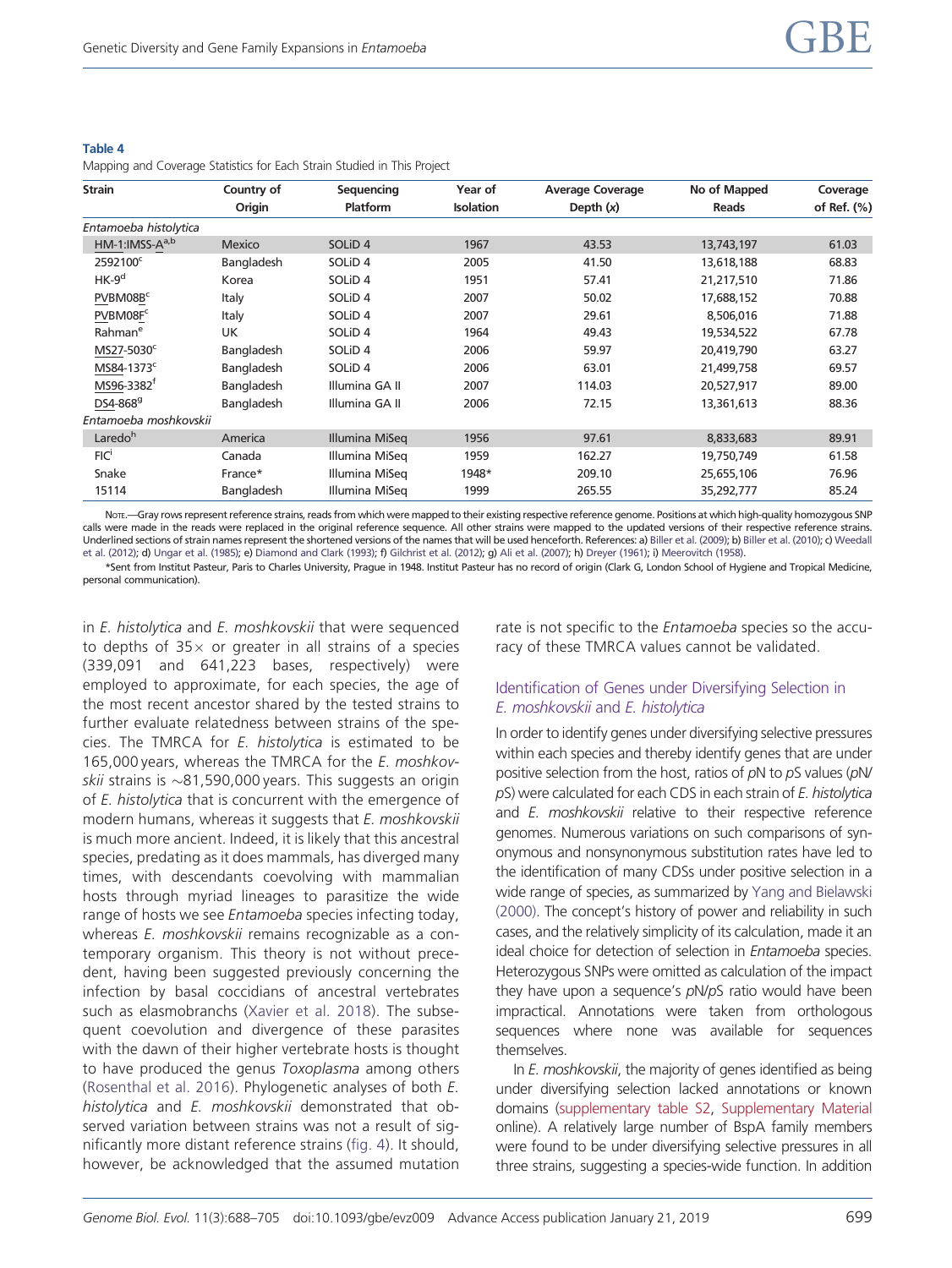<span id="page-13-0"></span>

FIG. 3.—Divergence of Entamoeba histolytica and Entamoeba moshkovskii strains, relative to their reference strains (HM-1:IMSS and Laredo, respectively), within different sequence classes. Circles represent E. moshkovskii strains, and crosses represent E. histolytica strains. SNPs occurring in regions classified as both flanking regions and coding regions were considered to occur in coding regions only. Rates are relative to sites within their respective sequence classes.

to the BspA family proteins, all three E. moshkovskii strains were found to possess genes with similar housekeeping functions in the form of protein kinases, DNA repair proteins, and Ras family GTPases. Although there are numerous Entamoeba proteins involved in cell adherence, including the Ariel1 surface antigen seen to be under diversifying selection in E. moshkovskii strain 15114, the BspA family is the only adherence-related family seen to be under such pressures in all three strains. It would be of great interest to study how crucial the BspA family is in enabling adherence to host cells in E. moshkovskii.

pN/pS ratios indicating diversifying selective pressures acting upon genes were present in eight of the nine nonreference *E. histolytica* strains, with only HK-9 appearing to lack sequences under such pressures [\(supplementary table S3,](https://academic.oup.com/gbe/article-lookup/doi/10.1093/gbe/evz009#supplementary-data) [Supplementary Material](https://academic.oup.com/gbe/article-lookup/doi/10.1093/gbe/evz009#supplementary-data) online). However, the numbers recorded in each strain were, compared with counts in E. moshkovskii, very low, with only MS96 featuring more than five such diversified genes. Of those genes identified as being under diversifying selection, one can see that the majority are unannotated, but, as in the E. moshkovskii strains, there appear *BspA* family proteins in strain MS96 as well as AIG1 family members in MS84 and MS96, and serine/ threonine protein kinases in the Illumina-sequenced strains.

The comparatively low numbers of genes under diversifying selection in E. histolytica are likely the result of a combination of factors. Firstly, every E. histolytica strain excluding DS4 and MS96 was sequenced to a relatively low depth, as a result of differing sequence technologies. As such, fewer SNPs were likely to have been detected, thus profoundly affecting the calculation of pN/pS ratios. However, even taking this into account, we do see very few genes in MS96 and DS4 under diversifying selective pressures compared with strains of E. moshkovskii. This supports our findings that E. histolytica is significantly less functionally diverse than E. moshkovskii. Secondly,  $pN/pS$  ratios can only be accurately calculated where a sequence contains both synonymous and nonsynonymous SNPs. It was likely that many genes containing only nonsynonymous SNPs, which would still certainly be classed as being under diversifying selection, would have been omitted. This would, of course, have also affected the pN/pS ratios in E. moshkovskii.

#### Weak Signals of Meiotic Recombination in E. moshkovskii Suggest It Is a Species Complex

The high level of genetic diversity and ancient estimate of the TMRCA indicates that E. moshkovskii may in fact not be a true species but a species complex, a group of genetically isolated lineages brought together under a single species name. This has been previously suggested by [Clark](#page-16-0) [and Diamond \(1997\)](#page-16-0) using riboprinting. The fourhaplotype test was used to check for evidence of meiotic recombination between the four E. moshkovskii strains. According to the infinite sites model of evolution, individual nucleotide positions can only mutate once, meaning that the maximum possible number of haplotypes between two physically linked sites is three, unless recombination between genomes is possible. Furthermore, recombination is more likely to occur between sites the greater the distance between them. As such, the occurrence of four haplotypes within a species, combined with a greater prevalence of such haplotypes over greater genomic distances act as reliable indicators of meiotic recombination. Evidence of meiotic recombination has previously been reported in E. histolytica, demonstrating that it can occur in members of the genus Entamoeba [\(Weedall et al. 2012](#page-18-0)). A Spearman's correlation coefficient was applied to test whether, in the E. moshkovskii strains tested here, there was any significant correlation between the proportions of physically linked SNP pairs that exist as four haplotypes and the distance between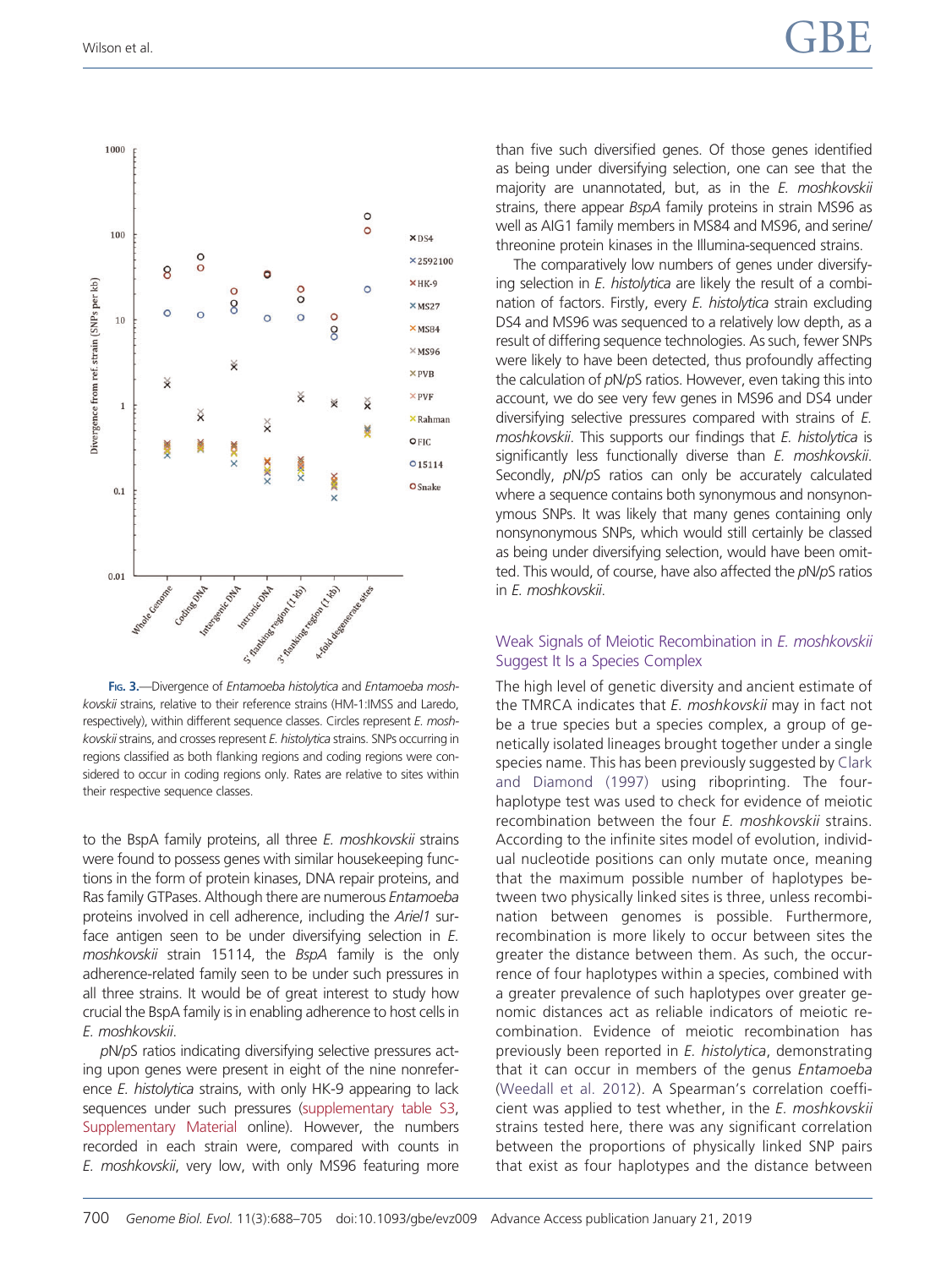<span id="page-14-0"></span>

FIG. 4.—Phylogenies of (a) Entamoeba histolytica and (b) Entamoeba moshkovskii strains based upon diversity in 4D synonymous sites. The trees were generated using a Neighbor-Joining method and are unrooted. Asterisks at all branching points indicate bootstrapping values of 1,000 out of 1,000. Branching points' missing values were not supported by bootstrapping.

members of those pairs [\(supplementary fig. S5,](https://academic.oup.com/gbe/article-lookup/doi/10.1093/gbe/evz009#supplementary-data) [Supplementary Material](https://academic.oup.com/gbe/article-lookup/doi/10.1093/gbe/evz009#supplementary-data) online). There was no significant correlation, meaning that four-haplotype SNP pairs are not more prevalent over greater distances as would be expected if there was a strong signal of meiotic recombination between these four strains. Four distinct haplotypes were observed in E. moshkovskii, although at a much lower frequency than in E. histolytica, and we assume these are due to ancient recombination or where the infinite sites model does not hold.

Although this suggests that the four strains of E. moshkovskii studied here do not belong to the same species, this result necessitates two important caveats. Firstly, conclusions drawn from these data do not necessarily extend beyond the strains featured and our results do not preclude the probable occurrence of recombination in any of the subspecies that make up the *E. moshkovskii* complex. Secondly, given that the strains compared to identify genes under selective pressures in E. moshkovskii have been shown to not all be of the same species, such identified genes may have been selected for in an ancestral population, rather than currently undergoing selection. Finer resolution of these cases will no doubt be provided by future investigations into the species complex.

## **Conclusions**

Through sequencing the genomes of four strains of E. moshkovskii, including the generation of an annotated reference genome, we have performed a comparative analysis of E. moshkovskii against its relatives E. histolytica, E. invadens, and E. dispar. The genome of E. moshkovskij reference strain Laredo contains 12,449 predicted CDSs. Although many of these are incomplete, the assembly and annotation comprise a good-quality first draft of the genome. We have also undertaken a preliminary analysis of genomic diversity in E. moshkovskii by sequencing four isolates using short-read sequencing technology. This, combined with existing genomic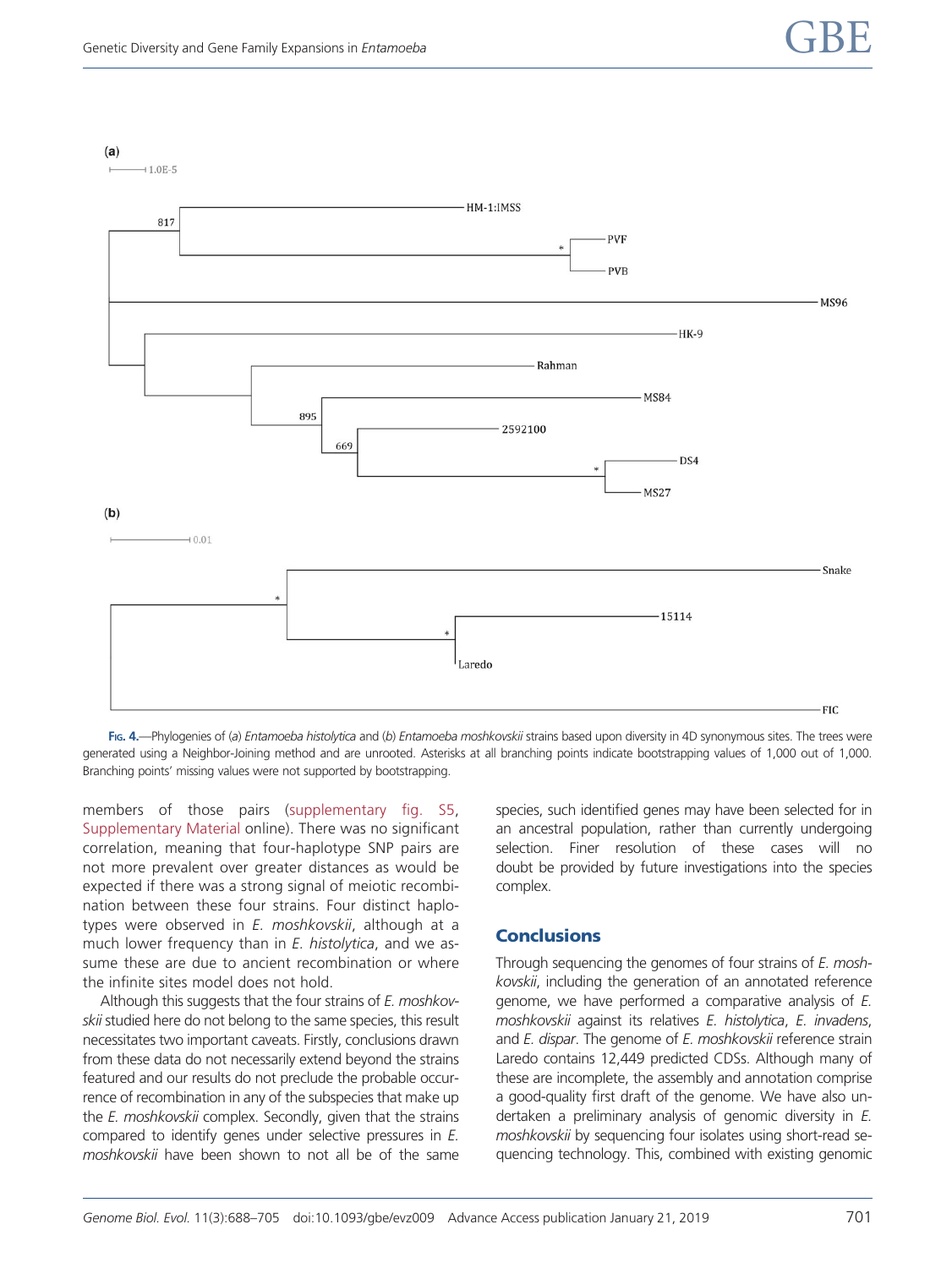<span id="page-15-0"></span>resources for E. histolytica, E. dispar, and E. invadens, has enabled a detailed analysis of genomic diversity and gene family evolution in the different species.

Surface-bound proteins are implicated in playing a major role in the development of amoebiasis. The pathogenic E. histolytica possesses a large number of unique surface proteins, which contrasts starkly with the nonpathogenic E. dispar. This study also suggests that other surface-bound proteins might play roles similar in importance to the Gal/ GalNAc lectins with regards to enabling pathogenic infections in the genus. Furthermore, E. invadens was found to possess a greater number of genes in the Gal/GalNAc lectin heavy subunit subfamily and the cysteine protease subfamilies A and B than the other three species studied. The genes comprising the expansions in these families were also often significantly more variable than those genes seen in the other Entamoeba species. It is reasonable to conclude that a proportion of the enlarged gene set seen in E. invadens (relative to E. histolytica and E. dispar) consists of genes required to facilitate the amoeba's polyxenous lifestyle. This argument could be extended to E. dispar relative to E. histolytica; however, the low numbers of surface proteins seen in E. dispar are also seen in its cysteine protease virulence factor gene families.

Overall, the genomes of the studied E. moshkovskii strains were found to be more diverse than those of the *E. histolytica s*trains, with the former species  $\sim$ 200 times as diverse as the latter. This greater diversity was found to be the case across multiple sequence classes, demonstrating that it is not restricted to individual regions of the genome. Furthermore, E. moshkovskii was found to have diverged from its strains' most recent common ancestor nearly 500 times longer ago than E. histolytica's strains did from theirs. It is likely, therefore, that the reason for the greater diversity within E. moshkovskii is that its genome has accrued mutations over a longer period of time than that of E. histolytica, thus suggesting that genetic diversity is very low in E. histolytica.

Our data indicate that E. moshkovskii strains are probably not the same species. This is important for understanding its relationship to human infection. It may be that only one of these sequence types can be infective and, therefore, to understand the epidemiology of this emerging disease we need to develop better diagnostics that can differentiate between the different sequence types. Also, if there are pathogenic and nonpathogenic types of E. moshkovskii, they could act as a useful system for studying the emergence of pathogenicity. Our attempts to identify gene families of importance in survival of the varied lifestyles exhibited by E. histolytica and E. moshkovskii identified the BspA family as a putatively important family in members of the E. moshkovskii complex. Given the family's role in E. histolytica, and absence from the genome of E. dispar, it is possible that members of the E. moshkovskii species complex may be capable of causing disease in human hosts.

## Supplementary Material

[Supplementary data](https://academic.oup.com/gbe/article-lookup/doi/10.1093/gbe/evz009#supplementary-data) are available at Genome Biology and Evolution online.

# Acknowledgments

This work was supported by the MRC via a studentship to I.W.W. N.H. is supported by a BBSRC, Core Capability Grant BB/CCG1720/1 at the Earlham Institute. DNA sequencing was performed by the Centre for Genomic Research at the University of Liverpool.

The presence of commensal gut microbiota in the environment of trophozoites of both E. histolytica and E. dispar makes it logical.

# Literature Cited

- Ajay SS, Parker SCJ, Abaan HO, Fajardo KVF, Margulies EH. 2011. Accurate and comprehensive sequencing of personal genomes. Genome Res. 21(9):1498–1505.
- Ali IKM, et al. 2007. Evidence for a link between parasite genotype and outcome of infection with Entamoeba histolytica. J Clin Microbiol. 45(2):285–289.
- Altschul SF, Gish W, Miller W, Myers EW, Lipman DJ. 1990. Basic local alignment search tool. J Mol Biol. 215(3):403–410.
- Anbar M, et al. 2005. Involvement of a short interspersed element in epigenetic transcriptional silencing of the amoebapore gene in Entamoeba histolytica. Eukaryot Cell. 4(11):1775–1784.
- Ankri S, Stolarsky T, Bracha R, Padilla-Vaca F, Mirelman D. 1999. Antisense inhibition of expression of cysteine proteinases affects Entamoeba histolytica-induced formation of liver abscess in hamsters. Infect Immun. 67(1):421–422.
- Aurrecoechea C, et al. 2010. EuPathDB: a portal to eukaryotic pathogen databases. Nucleic Acids Res. 38(Suppl 1):D415–D419.
- Aurrecoechea C, et al. 2011. AmoebaDB and MicrosporidiaDB: functional genomic resources for Amoebozoa and Microsporidia species. Nucleic Acids Res. 39(Database):D612–D619.
- Avron B, Stolarsky T, Chayen A, Mirelman D. 1986. Encystation of Entamoeba invadens IP-1 is induced by lowering the osmotic pressure and depletion of nutrients from the medium. J Protozool. 33(4):522–525.
- Ayed SB, Aoun K, Maamouri N, Abdallah RB, Bouratbine A. 2008. First molecular identification of Entamoeba moshkovskii in human stool samples in Tunisia. Am J Trop Med Hyg. 79(5):706–707.
- Bansal D, et al. 2009. An ex-vivo human intestinal model to study Entamoeba histolytica pathogenesis. PLoS Negl Trop Dis. 3(11):e551.
- Beck DL, et al. 2002. Entamoeba histolytica: sequence conservation of the Gal/GalNAc lectin from clinical isolates. Exp Parasitol. 101(2– 3):157–163.
- Bhattacharya D, Haque R, Singh U. 2005. Coding and noncoding genomic regions of Entamoeba histolytica have significantly different rates of sequence polymorphisms: implications for epidemiological studies. J Clin Microbiol. 43(9):4815–4819.
- Biller L, et al. 2009. Comparison of two genetically related Entamoeba histolytica cell lines derived from the same isolate with different pathogenic properties. Proteomics 9(17):4107–4120.
- Biller L, et al. 2010. Differences in the transcriptome signatures of two genetically related Entamoeba histolytica cell lines derived from the same isolate with different pathogenic properties. BMC Genomics 11(1):63.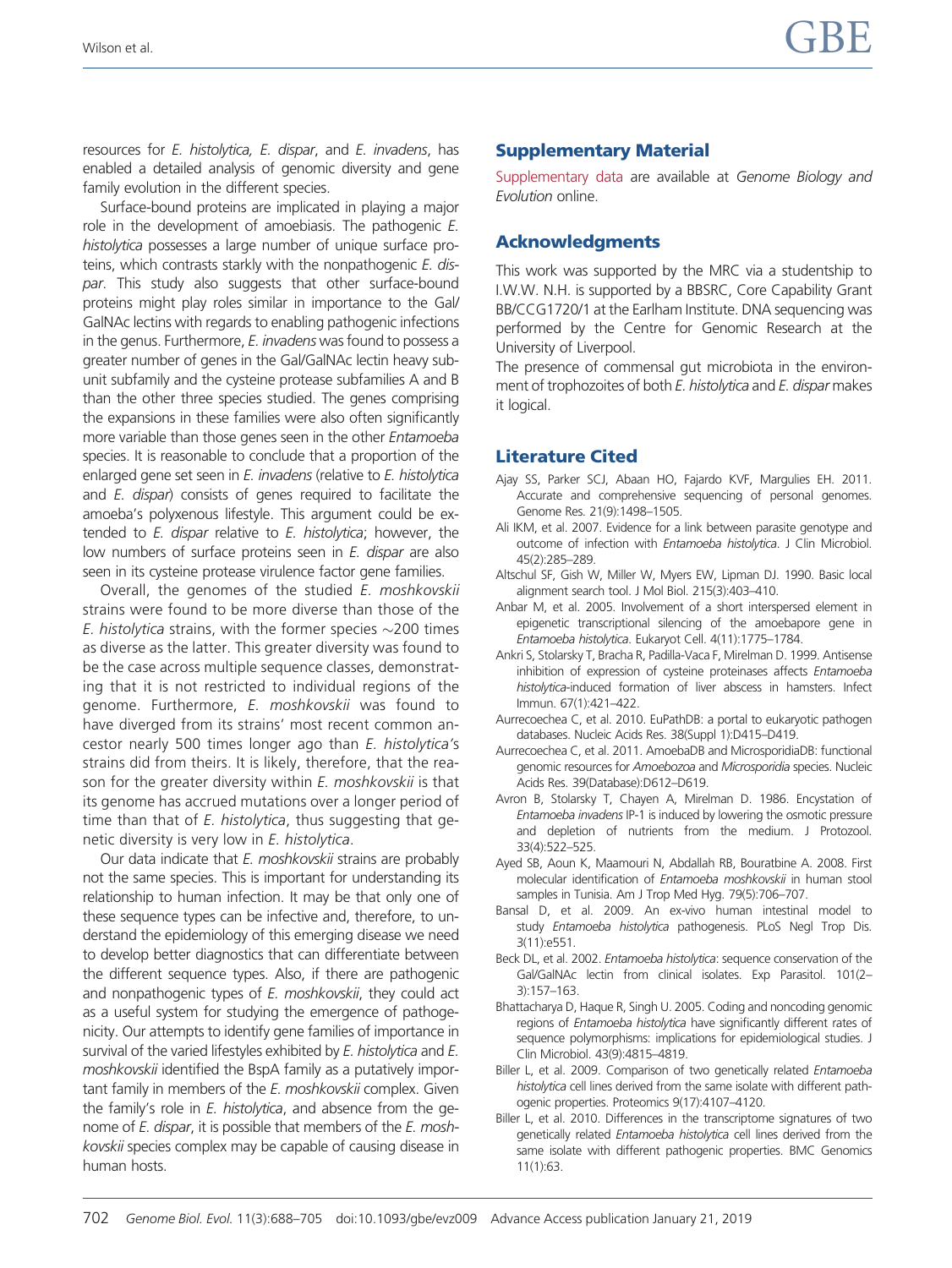- <span id="page-16-0"></span>Bracha R, Nuchamowitz Y, Anbar M, Mirelman D. 2006. Transcriptional silencing of multiple genes in trophozoites of Entamoeba histolytica. PLoS Pathog. 2(5):e48.
- Bracha R, Nuchamowitz Y, Mirelman D. 2003. Transcriptional silencing of an amoebapore gene in Entamoeba histolytica: molecular analysis and effect on pathogenicity. Eukaryot Cell. 2(2):295–305.
- Bruchhaus I, Jacobs T, Leippe M, Tannich E. 1996. Entamoeba histolytica and Entamoeba dispar: differences in numbers and expression of cysteine proteinase genes. Mol Microbiol. 22(2):255–263.
- Bruchhaus I, Loftus BJ, Hall N, Tannich E. 2003. The intestinal protozoan parasite Entamoeba histolytica contains 20 cysteine protease genes, of which only a small subset is expressed during in vitro cultivation. Eukaryot Cell. 2(3):501–509.
- Casados-Vázquez LE, Lara-González S, Brieba LG. 2011. Crystal structure of the cysteine protease inhibitor 2 from Entamoeba histolytica: functional convergence of a common protein fold. Gene 471(1–2):45–52.
- Chen F, Mackey AJ, Stoeckert CJ, Roos DS. 2006. OrthoMCL-DB: querying a comprehensive multi-species collection of ortholog groups. Nucleic Acids Res. 34(90001):D363–D368.
- Chia M-Y, et al. 2009. Entamoeba invadens myositis in a common water monitor lizard (Varanus salvator). Vet Pathol. 46(4):673–676.
- Clark CG, Diamond LS. 1991. The Laredo strain and other 'Entamoeba histolytica-like' amoebae are Entamoeba moshkovskii. Mol Biochem Parasitol. 46(1):11–18.
- Clark CG, Diamond LS. 1997. Intraspecific variation and phylogenetic relationships in the genus Entamoeba as revealed by riboprinting. J Eukaryot Microbiol. 44(2):142–154.
- Clark CG, Diamond LS. 2002. Methods for cultivation of luminal parasitic protists of clinical importance. Clin Microbiol Rev. 15(3):329–341.
- Clark CG, et al. 2007. Structure and content of the Entamoeba histolytica genome. Adv Parasitol. 65:51–190.
- Davis PH, et al. 2009. Proteomic comparison of Entamoeba histolytica and Entamoeba dispar and the role of E. histolytica alcohol dehydrogenase 3 in virulence. PLoS Negl Trop Dis. 3(4):e415.
- Davis PH, Zhang X, Guo J, Townsend RR, Stanley SL. 2006. Comparative proteomic analysis of two Entamoeba histolytica strains with different virulence phenotypes identifies peroxiredoxin as an important component of amoebic virulence. Mol Microbiol. 61(6):1523–1532.
- Davis PH, Zhang Z, Chen M, et al. 2006. Identification of a family of BspA like surface proteins of Entamoeba histolytica with novel leucine rich repeats. Mol Biochem Parasitol. 145(1):111–116.
- Diamond LS, Clark CG. 1993. A redescription of Entamoeba histolytica Schaudinn, 1903 (Emended Walker, 1911) separating it from Entamoeba dispar Brumpt, 1925. J Eukaryot Microbiol. 40(3):340–344.
- Dimon MT, Sorber K, DeRisi JL. 2010. HMMSplicer: a tool for efficient and sensitive discovery of known and novel splice junctions in RNA-Seq data. PLoS One 5(11):e13875.
- Dreyer DA. 1961. Growth of a strain of Entamoeba histolytica at room temperature. Tex Rep Biol Med. 19:393–396.
- Edgar RC. 2004. MUSCLE: multiple sequence alignment with high accuracy and high throughput. Nucleic Acids Res. 32(5):1792–1797.
- Ehrenkaufer GM, et al. 2013. The genome and transcriptome of the enteric parasite Entamoeba invadens, a model for encystation. Genome Biol. 14:R77.
- ElBakri A, Samie A, Ezzedine S, Odeh RA. 2013. Differential detection of Entamoeba histolytica, Entamoeba dispar and Entamoeba moshkovskii in fecal samples by nested PCR in the United Arab Emirates (UAE). Acta Parasitol. 58(2):185–190.
- Felsenstein J. 1989. PHYLIP—phylogeny inference package (version 3.2). Cladistics 5:164–166.
- Fotedar R, Stark D, Marriott D, Ellis J, Harkness J. 2008. Entamoeba moshkovskii infections in Sydney, Australia. Eur J Clin Microbiol Infect Dis. 27(2):133–137.
- García-Zapién AG, Hernández-Gutiérrez R, Mora-Galindo J. 1995. Simultaneous growth and mass encystation of Entamoeba invadens under axenic conditions. Arch Med Res. 26(3):257–262.
- Gilchrist CA, et al. 2006. Impact of intestinal colonization and invasion on the Entamoeba histolytica transcriptome. Mol Biochem Parasitol. 147(2):163–176.
- Gilchrist CA, et al. 2012. A Multilocus Sequence Typing System (MLST) reveals a high level of diversity and a genetic component to Entamoeba histolytica virulence. BMC Microbiol. 12(1):151.
- Hamzah Z, Petmitr S, Mungthin M, Leelayoova S, Chavalitshewinkoon-Petmitr P. 2006. Differential detection of Entamoeba histolytica, Entamoeba dispar, and Entamoeba moshkovskii by a single-round PCR assay. J Clin Microbiol. 44(9):3196–3200.
- Hayashi S, Watanabe J, Kawajiri K. 1991. Genetic polymorphisms in the 5' flanking region change transcriptional regulation of the human cytochrome P450IIE1 gene. J Biochem. 110(4):559–565.
- Heredia RD, Fonseca JA, López MC. 2012. Entamoeba moshkovskii perspectives of a new agent to be considered in the diagnosis of amebiasis. Acta Trop. 123(3):139–145.
- Hirt RP, Harriman N, Kajava AV, Embley TM. 2002. A novel potential surface protein in Trichomonas vaginalis contains a leucine-rich repeat shared by micro-organisms from all three domains of life. Mol Biochem Parasitol. 125(1–2):195–199.
- Hon C-C, et al. 2013. Quantification of stochastic noise of splicing and polyadenylation in Entamoeba histolytica. Nucleic Acids Res. 41(3):1936–1952.
- Jacob AS, Busby EJ, Levy AD, Komm N, Clark CG. 2016. Expanding the Entamoeba universe: new hosts yield novel ribosomal lineages. J Eukaryot Microbiol. 63(1):69–78.
- Jacobs T, Bruchhaus I, Dandekar T, Tannich E, Leippe M. 1998. Isolation and molecular characterization of a surface-bound proteinase of Entamoeba histolytica. Mol Microbiol. 27(2):269–276.
- Jones DT, Taylor WR, Thornton JM. 1992. The rapid generation of mutation data matrices from protein sequences. Comput Appl Biosci. 8(3):275–282.
- Jukes TH, Cantor CR. 1969. Evolution of protein molecules. Munro HN, editor. Mammalian Protein Metabolism, pp. 21–132, New York: Academic Press.
- Khairnar K, Parija SC. 2007. A novel nested multiplex polymerase chain reaction (PCR) assay for differential detection of Entamoeba histolytica, E. moshkovskii and E. dispar DNA in stool samples. BMC Microbiol. 7(1):47.
- Kimura M. 1968. Evolutionary rate at the molecular level. Nature 217(5129):624–626.
- King JL, Jukes TH. 1969. Non-Darwinian evolution. Science 164(3881):788–798.
- Kojimoto A, et al. 2001. Amebiasis in four ball pythons, Python reginus. J Vet Med Sci. 63(12):1365–1368.
- Kumar S, Subramanian S. 2002. Mutation rates in mammalian genomes. Proc Natl Acad Sci U S A. 99(2):803–808.
- Lau YL, et al. 2013. Real-time PCR assay in differentiating Entamoeba histolytica, Entamoeba dispar, and Entamoeba moshkovskii infections in Orang Asli settlements in Malaysia. Parasit Vectors. 6:250.
- Leitsch D, Wilson IB, Paschinger K, Duchêne M. 2006. Comparison of the proteome profiles of Entamoeba histolytica and its close but nonpathogenic relative Entamoeba dispar. Wien Klin Wochenschr. 118(Suppl 3):37–41.
- Lejeune M, Rybicka JM, Chadee K. 2009. Recent discoveries in the pathogenesis and immune response toward Entamoeba histolytica. Future Microbiol. 4(1):105–118.
- Li E, Becker A, Stanley SL. 1988. Use of Chinese hamster ovary cells with altered glycosylation patterns to define the carbohydrate specificity of Entamoeba histolytica adhesion. J Exp Med. 167(5):1725–1730.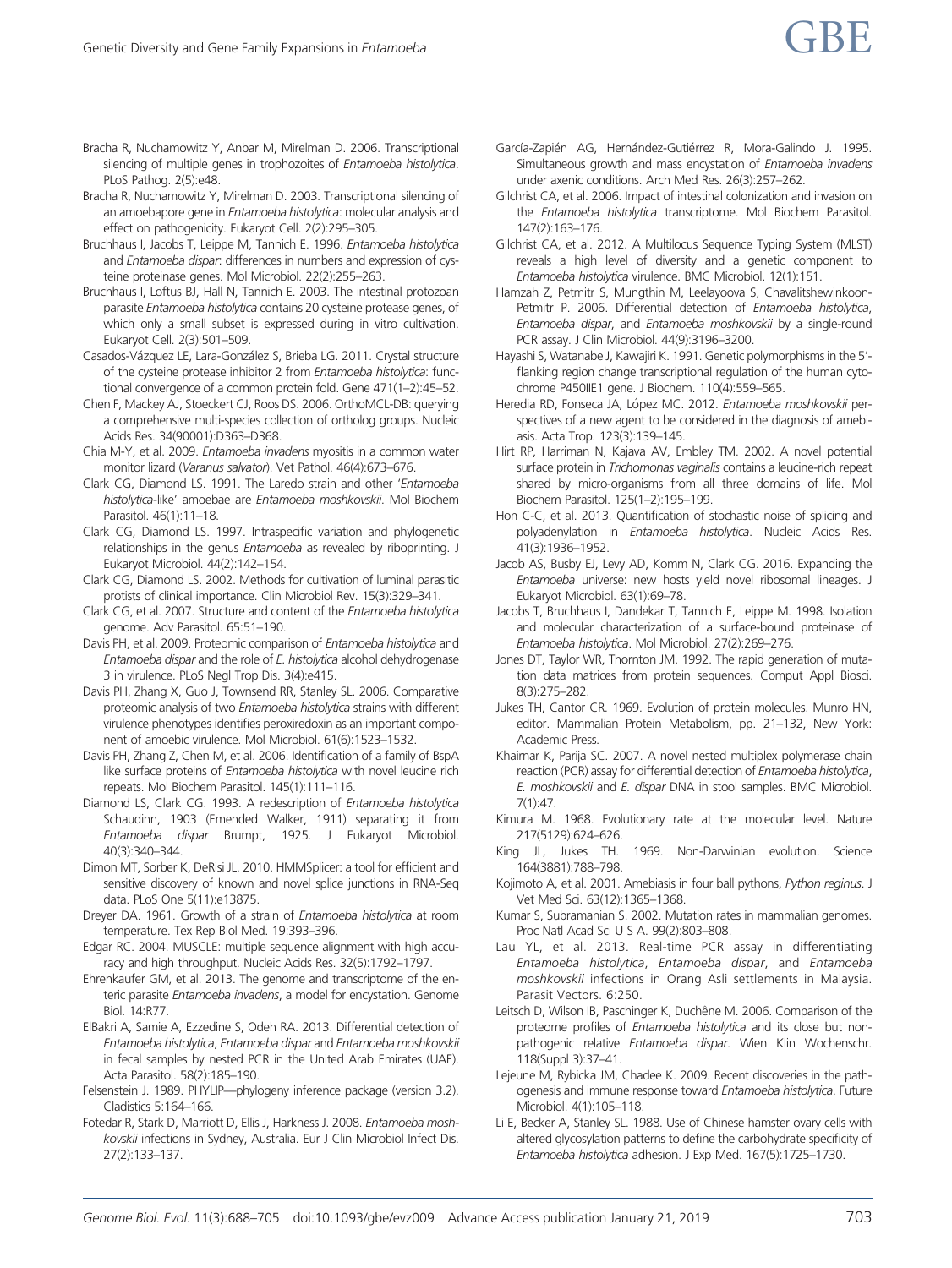- <span id="page-17-0"></span>Li E, Becker A, Stanley SL. 1989. Chinese hamster ovary cells deficient in Nacetylglucosaminyltransferase I activity are resistant to Entamoeba histolytica-mediated cytotoxicity. Infect. Immun 57(1):8–12.
- Li H, Durbin R. 2009. Fast and accurate short read alignment with Burrows-Wheeler transform. Bioinformatics 25(14):1754–1760.
- Li H, et al. 2009. The Sequence Alignment/Map format and SAMtools. Bioinformatics 25(16):2078–2079.
- Lidell ME, Moncada DM, Chadee K, Hansson GC. 2006. Entamoeba histolytica cysteine proteases cleave the MUC2 mucin in its C-terminal domain and dissolve the protective colonic mucus gel. Proc Natl Acad Sci U S A. 103(24):9298–9303.
- Loftus B, et al. 2005. The genome of the protist parasite Entamoeba histolytica. Nature 433:865–868.
- Ludwig MZ. 2002. Functional evolution of noncoding DNA. Curr Opin Genet Dev. 12(6):634–639.
- Mai Z, Samuelson J. 1998. A new gene family (ariel) encodes asparaginerich Entamoeba histolytica antigens, which resemble the amebic vaccine candidate serine-rich E. histolytica protein. Infect Immun. 66:353–355.
- Mar-Aguilar F, et al. 2013. Identification and characterization of microRNAs from Entamoeba histolytica HM1-IMSS. Rameshwar, P, editor. PLoS One 8(7):e68202.
- Marcos-Carcavilla A, et al. 2010. A SNP in the HSP90AA1 gene 5' flanking region is associated with the adaptation to differential thermal conditions in the ovine species. Cell Stress Chaperones 15:67–81.
- Margulies M, et al. 2005. Genome sequencing in microfabricated highdensity picolitre reactors. Nature 437(7057):376–380.
- Meerovitch E. 1958. A new host of Entamoeba invadens Rodhain, 1934. Can J Zool. 36(3):423–427.
- Meléndez-López SG, et al. 2007. Use of recombinant Entamoeba histolytica cysteine proteinase 1 to identify a potent inhibitor of amebic invasion in a human colonic model. Eukaryot Cell. 6(7):1130–1136.
- Moncada D, Keller K, Chadee K. 2003. Entamoeba histolytica cysteine proteinases disrupt the polymeric structure of colonic mucin and alter its protective function. Infect Immun. 71(2):838–844.
- Moncada D, Keller K, Chadee K. 2005. Entamoeba histolytica-secreted products degrade colonic mucin oligosaccharides. Infect Immun. 73(6):3790–3793.
- Mortimer L, Chadee K. 2010. The immunopathogenesis of Entamoeba histolytica. Exp Parasitol. 126(3):366–380.
- Neafsey DE, et al. 2012. The malaria parasite Plasmodium vivax exhibits greater genetic diversity than Plasmodium falciparum. Nat Genet. 44(9):1046–1050.
- Neal RA. 1953. Studies on the morphology and biology of Entamoeba moshkovskii Tshalaia, 1941. Parasitology 43(3–4):253–268.
- Nelson CE, Hersh BM, Carroll SB. 2004. The regulatory content of intergenic DNA shapes genome architecture. Genome Biol. 5:R25.
- Nishise S, et al. 2010. Mass infection with Entamoeba histolytica in a Japanese institution for individuals with mental retardation: epidemiology and control measures. Ann Trop Med Parasitol. 104(5):383–390.
- Noël CJ, et al. 2010. Trichomonas vaginalis vast BspA-like gene family: evidence for functional diversity from structural organisation and transcriptomics. BMC Genomics 11(1):99.
- Peñaloza C, Hamilton A, Guy DR, Bishop SC, Houston RD. 2013. A SNP in the 5' flanking region of the myostatin-1b gene is associated with harvest traits in Atlantic salmon (Salmo salar). BMC Genetics 14(1):112.
- Petri WA, Haque R, Mann BJ. 2002. The bittersweet interface of parasite and host: lectin-carbohydrate interactions during human invasion by the parasite Entamoeba histolytica. Annu Rev Microbiol. 56(1):39–64.
- Poole LB, et al. 1997. Peroxidase activity of a TSA-like antioxidant protein from a pathogenic amoeba. Free Radic Biol Med. 23(6):955–959.
- Ravdin JI, Croft BY, Guerrant RL. 1980. Cytopathogenic mechanisms of Entamoeba histolytica. J Exp Med. 152(2):377–390.
- Ravdin JI, Guerrant RL. 1981. Role of adherence in cytopathogenic mechanisms of Entamoeba histolytica. Study with mammalian tissue culture cells and human erythrocytes. J Clin Invest. 68(5):1305–1313.
- Ravdin JI, Stanley P, Murphy CF, Petri WA. 1989. Characterization of cell surface carbohydrate receptors for Entamoeba histolytica adherence lectin. Infect Immun. 57:2179–2186.
- Reuber TL, Ausubel FM. 1996. Isolation of Arabidopsis genes that differentiate between resistance responses mediated by the RPS2 and RPM1 disease resistance genes. Plant Cell. 8(2):241–249.
- Riethoven J-JM. 2010. Regulatory regions in DNA: promoters, enhancers, silencers, and insulators. Methods Mol Biol. 674:33–42.
- Rivera WL, Kanbara H. 1999. Detection of Entamoeba dispar DNA in macaque feces by polymerase chain reaction. Parasitol Res. 85(6):493–495.
- Rivera WL, Santos SR, Kanbara H. 2006. Prevalence and genetic diversity of Entamoeba histolytica in an institution for the mentally retarded in the Philippines. Parasitol Res. 98(2):106–110.
- Rosenthal BM, Dunams-Morela D, Ostoros G, Molnár K. 2016. Coccidian parasites of fish encompass profound phylogenetic diversity and gave rise to each of the major parasitic groups in terrestrial vertebrates. Infect Genet Evol. 40:219–227.
- Sharma A, et al. 1998. Cloning, expression, and sequencing of a cell surface antigen containing a leucine-rich repeat motif from Bacteroides forsythus ATCC 43037. Infect Immun. 66(12):5703–5710.
- Shimokawa C, et al. 2012. Entamoeba moshkovskii is associated with diarrhea in infants and causes diarrhea and colitis in mice. J Infect Dis. 206(5):744–751.
- Silvestre A, et al. 2015. In Entamoeba histolytica, a BspA family protein is required for chemotaxis toward tumour necrosis factor. Microb Cell. 2(7):235–246.
- Simão FA, Waterhouse RM, Ioannidis P, Kriventseva EV, Zdobnov EM, 2015. BUSCO: assessing genome assembly and annotation completeness with single-copy orthologs. Bioinformatics 31(19):3210–3212.
- Sims D, Sudbery I, Ilott NE, Heger A, Ponting CP. 2014. Sequencing depth and coverage: key considerations in genomic analyses. Nat Rev Genet. 15(2):121–132.
- Sipos B, Massingham T, Stütz AM, Goldman N. 2012. An improved protocol for sequencing of repetitive genomic regions and structural variations using mutagenesis and next generation sequencing. Liu C, editor. PLoS One 7(8):e43359.
- Stanke M, Waack S. 2003. Gene prediction with a hidden Markov model and a new intron submodel. Bioinformatics 19(Suppl 2):ii215–ii225.
- Stanley SL. 2003. Amoebiasis. Lancet 361(9362):1025–1034.
- Stanley SL, Zhang T, Rubin D, Li E. 1995. Role of the Entamoeba histolytica cysteine proteinase in amebic liver abscess formation in severe combined immunodeficient mice. Infect Immun. 63(4):1587–1590.
- Stark D, et al. 2007. Prevalence of enteric protozoa in human immunodeficiency virus (HIV)-positive and HIV-negative men who have sex with men from Sydney, Australia. Am J Trop Med Hyg. 76(3):549–552.
- Stark D, van Hal SJ, Matthews G, Harkness J, Marriott D. 2008. Invasive amebiasis in men who have sex with men, Australia. Emerg Infect Dis. 14(7):1141–1143.
- Stensvold CR, et al. 2011. Increased sampling reveals novel lineages of Entamoeba: consequences of genetic diversity and host specificity for taxonomy and molecular detection. Protist 162(3):525–541.
- Sun T, et al. 2007. A six-nucleotide insertion-deletion polymorphism in the CASP8 promoter is associated with susceptibility to multiple cancers. Nat Genet. 39(5):605–613.